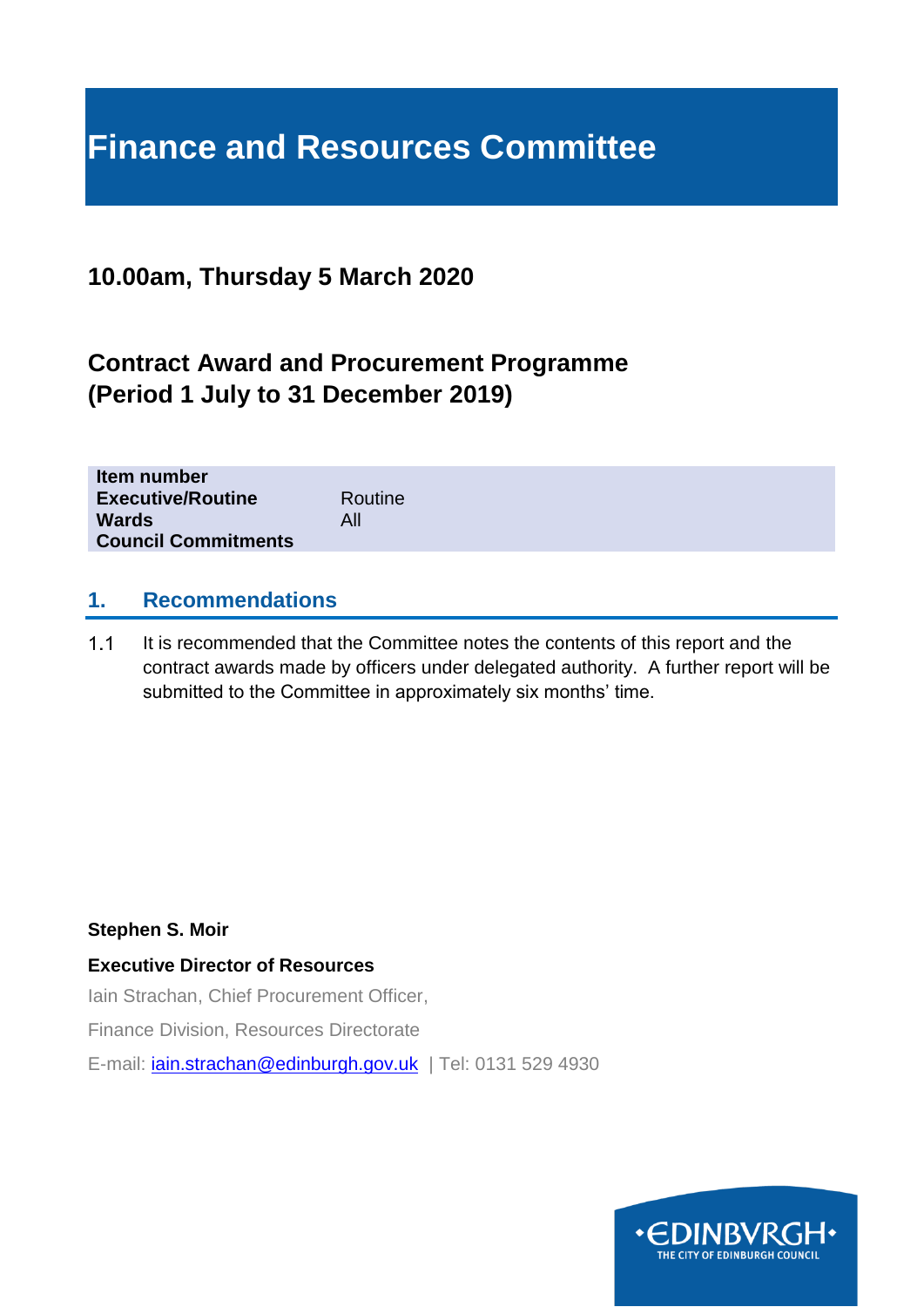# **Report**

# **Contract Award And Procurement Programme (Period 1 July to 31 December 2019)**

# **2. Executive Summary**

2.1 This report updates the Finance and Resources Committee on the scope of contracts awarded across the Council in the period 1 July to 31 December 2019. This provides visibility of contracts awarded by officers under delegated authority, inclusive of direct contract awards not openly tendered due to specific circumstance permitted in the relevant procurement regulations and those awarded following a waiver of the Council's Contract Standing Orders (CSOs). This report also seeks to provide the Committee with visibility of the forthcoming procurement programme in relation to expected higher value contracts across the Council.

## **3. Background**

- 3.1 The Commercial and Procurement Services (CPS) team, within the Finance Division, is responsible for fostering commercial and procurement efficiency, assisting Best Value to be secured across the Council. In support of this approach CPS:
	- supports Directorates to procure goods, works and services (with the focus primarily on contracts in the value of £25,000 and above); and
	- provides governance, process and operational oversight for contracting and purchasing (including the Council's CSOs).
- 3.2 This commercial and procurement programme comprises significant volumes of both activities and stakeholders across the breadth of the Council. The scope of this function includes working with services in relation to:
	- £635m of third party spend across the Council during 2018/19;
	- Management of the Council's Contract Register 1,392 live contracts (at 13 January 2020); and
	- Approximately 6,440 suppliers, 1,250 requisitioners and 700 approvers on the Council's Oracle purchasing system (at 13 January 2020).
- 3.3 Directorates are responsible for ensuring that contract information is regularly updated on the Council's Contract Register (accessible through the Orb and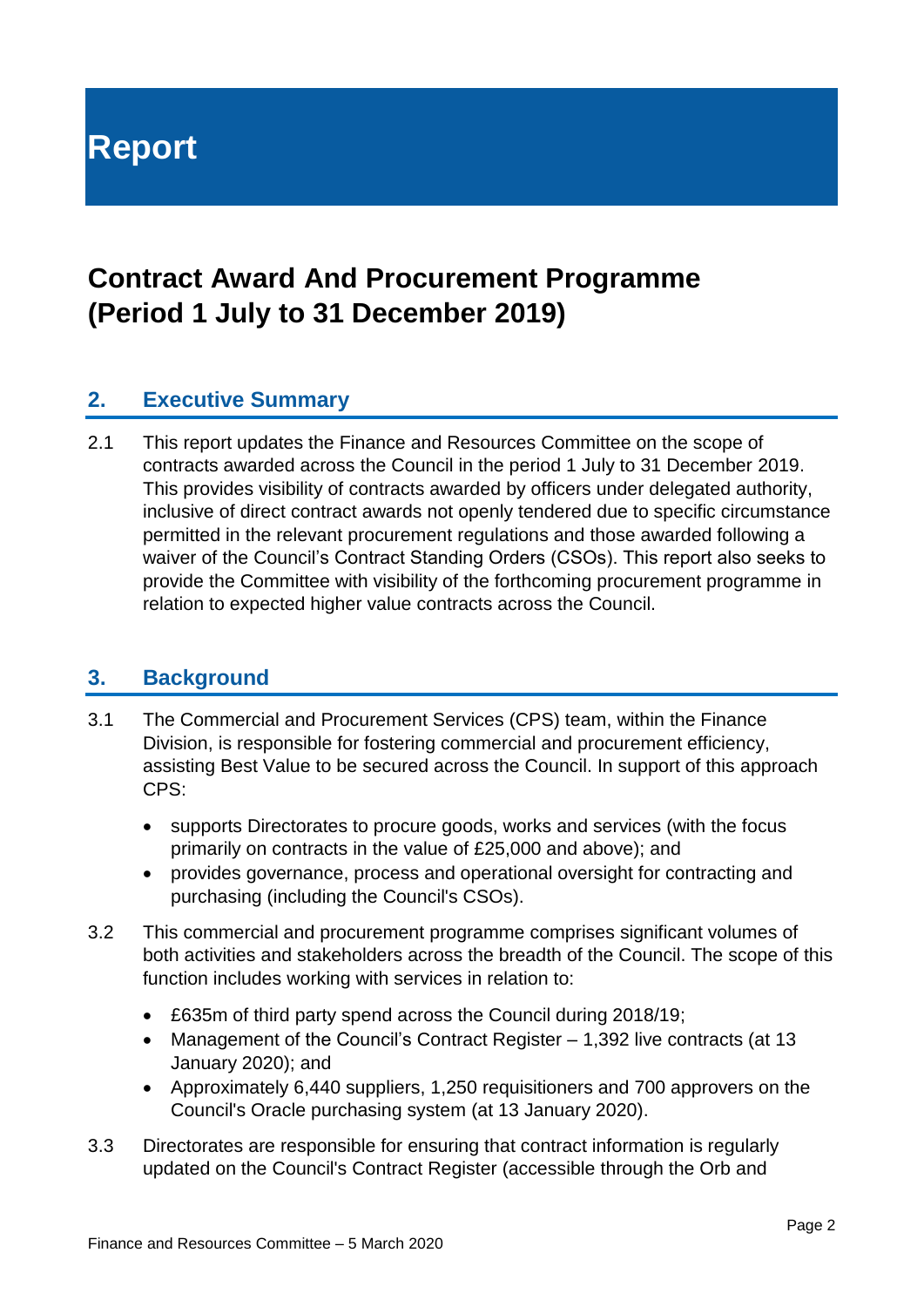publicly). CPS regularly provides a list of expiring contracts and waivers to Directorates for their review, to enable Executive Directors and Heads of Service to fulfil their responsibilities for all contracts tendered and subsequently awarded by their Directorates/Divisions. Commercial Partners within CPS work alongside divisional management and procurement delivery teams, as business partners, to support relationship management and to assist the contract planning process.

- 3.4 The Council's CSOs outline contract approval thresholds for goods, works and services, identifying both the level of award which can be undertaken and those with the authority to award.
- 3.5 In specific circumstances, direct awards can be undertaken, where it is not practically viable to 'tender' the requirement.
- 3.6 A waiver of CSOs to allow a contract to be awarded or extended without competitive tendering may also be required in certain circumstances. Inevitably, there will always be a need for a select number of waivers, however each is evaluated on its own merits and approval given only if fully justifiable and in the best interests of the Council. Such circumstances continue to be tightly controlled and scrutinised and will continue to be reported to Committee through this report.
- 3.7 This report also provides insight into forthcoming procurement activity for expected higher value contracts across the Council.

# **4. Main report**

- 4.1 This report updates the Finance and Resources Committee on the scope of contracts awarded by officers under delegated authority across the Council in the period 1 July to 31 December 2019 and provides visibility of the forthcoming procurement programme in relation to expected higher value contracts across the Council. Information is as recorded on the Council's Contract Register as at 13 January 2020.
- 4.2 The CSOs state that contracts above a threshold of £1m for supply of goods and services and £2m for works require approval from the Committee prior to award. A summary of contracts awarded by officers under delegated authority is presented in Table 1 overleaf.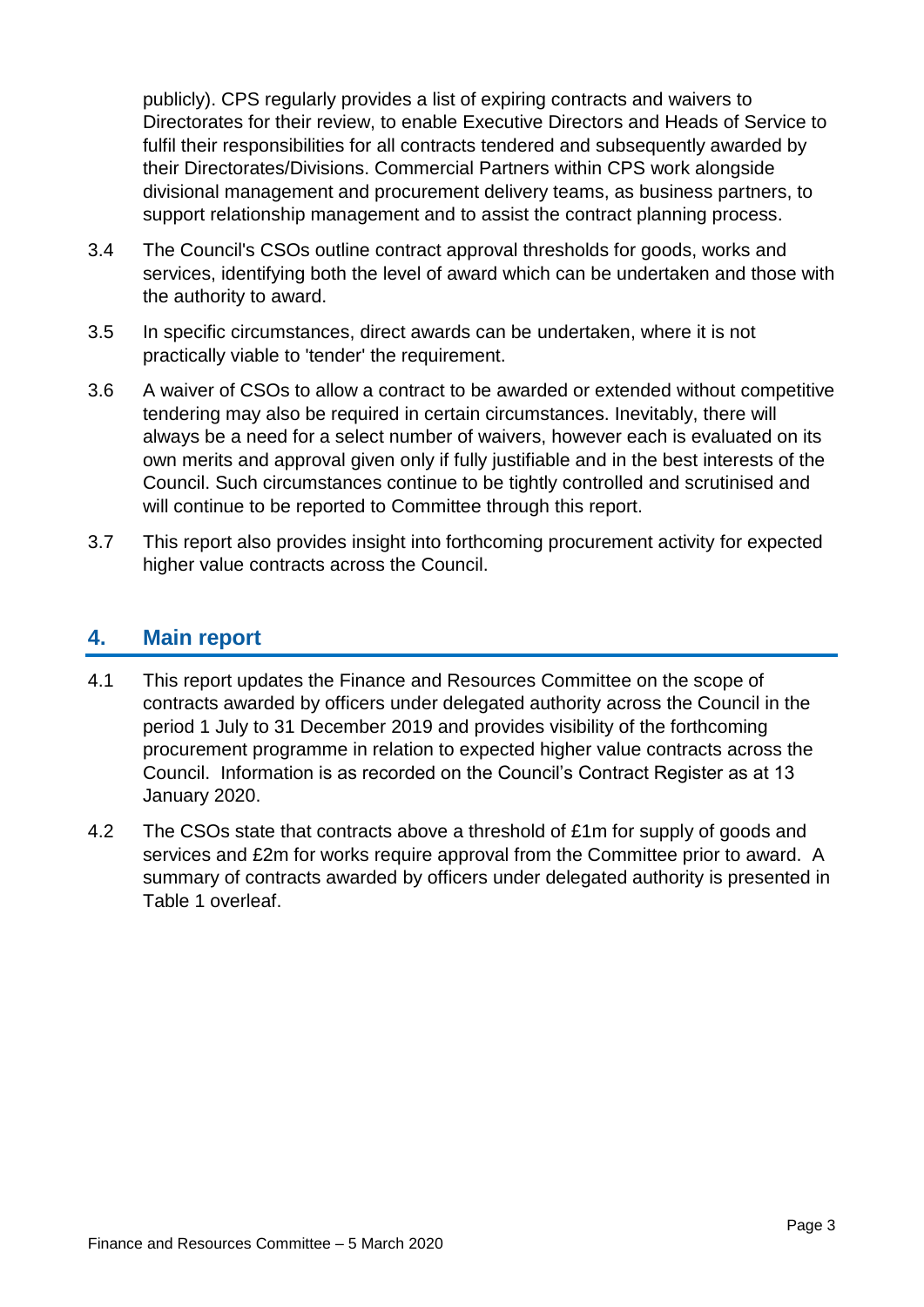#### **Table 1 Contracts Awarded under Delegated Authority**

| <b>Directorate</b>                         | <b>Total Contract Value</b><br>1 July - 31 December 2019 |
|--------------------------------------------|----------------------------------------------------------|
| <b>Chief Executive's Service</b>           | £900,000                                                 |
| <b>Communities and Families</b>            | £15,491,466                                              |
| <b>Health and Social Care</b>              | £780,038                                                 |
| Place                                      | £25,245,280                                              |
| Resources                                  | £29,265,091                                              |
| De Minimis Value Contracts (Under £25,000) | £908,514                                                 |
|                                            | £72,590,389                                              |

- 4.3 A full breakdown of contracts awarded by officers under delegated authority in this period is provided in Appendix 1. It is noted that given their de minimis value, contracts under the value of £25,000 have not been listed. For information, there were a total of 82 contracts awarded with a value of less than £25,000.
- 4.4 National Framework awards under Standing Order 12 of the CSOs are also included in Appendix 1. The title or description identifies where such a Framework has been utilised.
- 4.5 The report also offers insight in respect of those contracts awarded under waiver (both under delegated authority and through Committee approval) of the Council's CSOs, these are summarised by Directorate in Table 2 below.

**Table 2 Contracts Awarded under the Waiver of Standing Orders**

| <b>Directorate</b>               | <b>Total Value of Waivers</b><br>1 July - 31 December 2019 |                           |  |
|----------------------------------|------------------------------------------------------------|---------------------------|--|
|                                  | <b>Delegated Authority</b>                                 | <b>Committee Approval</b> |  |
| <b>Chief Executive's Service</b> | £225,347                                                   |                           |  |
| <b>Communities and Families</b>  | £2,217,502                                                 | £308,533                  |  |
| <b>Health and Social Care</b>    | £119,228                                                   |                           |  |
| Place                            | £1,519,227                                                 | £9,076,337                |  |
| Resources                        | £517,726                                                   |                           |  |
| Total                            | £4,599,030                                                 | £9,384,870                |  |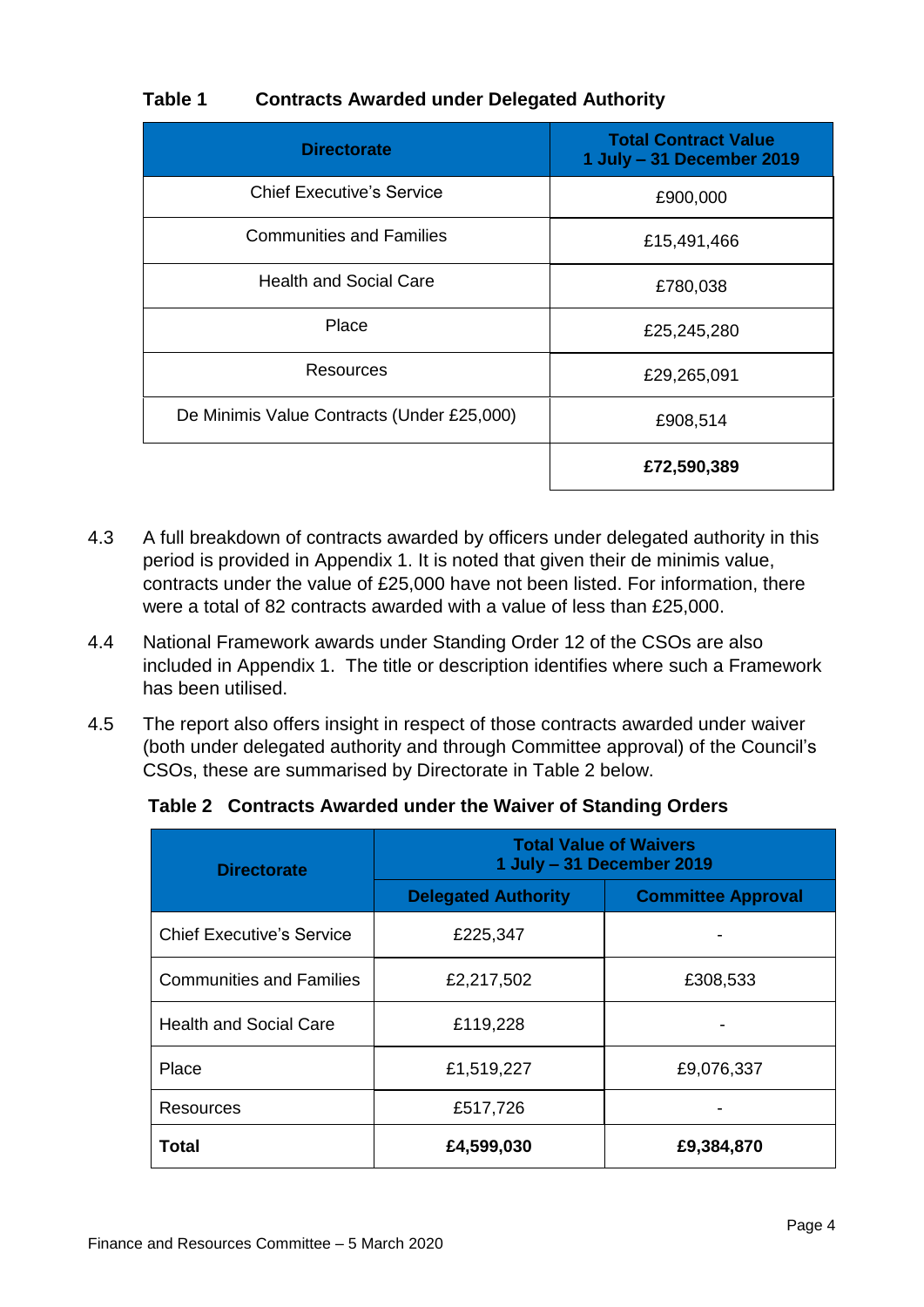- 4.6 Appendices 2 and 3 provide the detail and financial value of contracts awarded under waiver of Council CSOs. It should be noted that in several cases the expected spend, as determined by the service area, may be below the value of the waiver granted.
- 4.7 To enable greater understanding of the background to waivers across the Council, CPS records relevant management information. The chart below details reasoning (based on the background and justification detail provided by the service area) for the waivers in period, noting that only a limited percentage (11%) primarily relate to contract planning, historically a concern of the Committee. The majority (85%) of waivers recorded relate to specific circumstances where services required at a certain point in time dictate that a direct award is in the Council's best interests. It is noted that 3% relate to bespoke/proprietary ICT Provision, with the remainder relating to membership and subscriptions. Given the breadth of services delivered across the Council, the reasons for these are numerous and varied, with further detail of the requirement for each waiver listed within Appendix 2.



- 4.8 With regard to the value of waivers, the majority continue to be of a relatively low to moderate value, with 24% of waivers below £10,000, 62% of waivers below £25,000 and 86% below £50,000. This is consistent with previous reporting periods.
- 4.9 CPS will continue to monitor and challenge submitted waivers to ensure continuing compliance with the CSOs. The Waivers and Contract Register provides the required visibility of spend enabling CPS to highlight to Directorates where plans for procurement require to be put in place without delay.
- 4.10 To enable greater insight into the forthcoming procurement programme in relation to higher value contracts across the Council, the top twenty-five (by value) is detailed within Appendix 4. It should be noted this is based on current knowledge and is subject to change as each individual procurement strand progresses.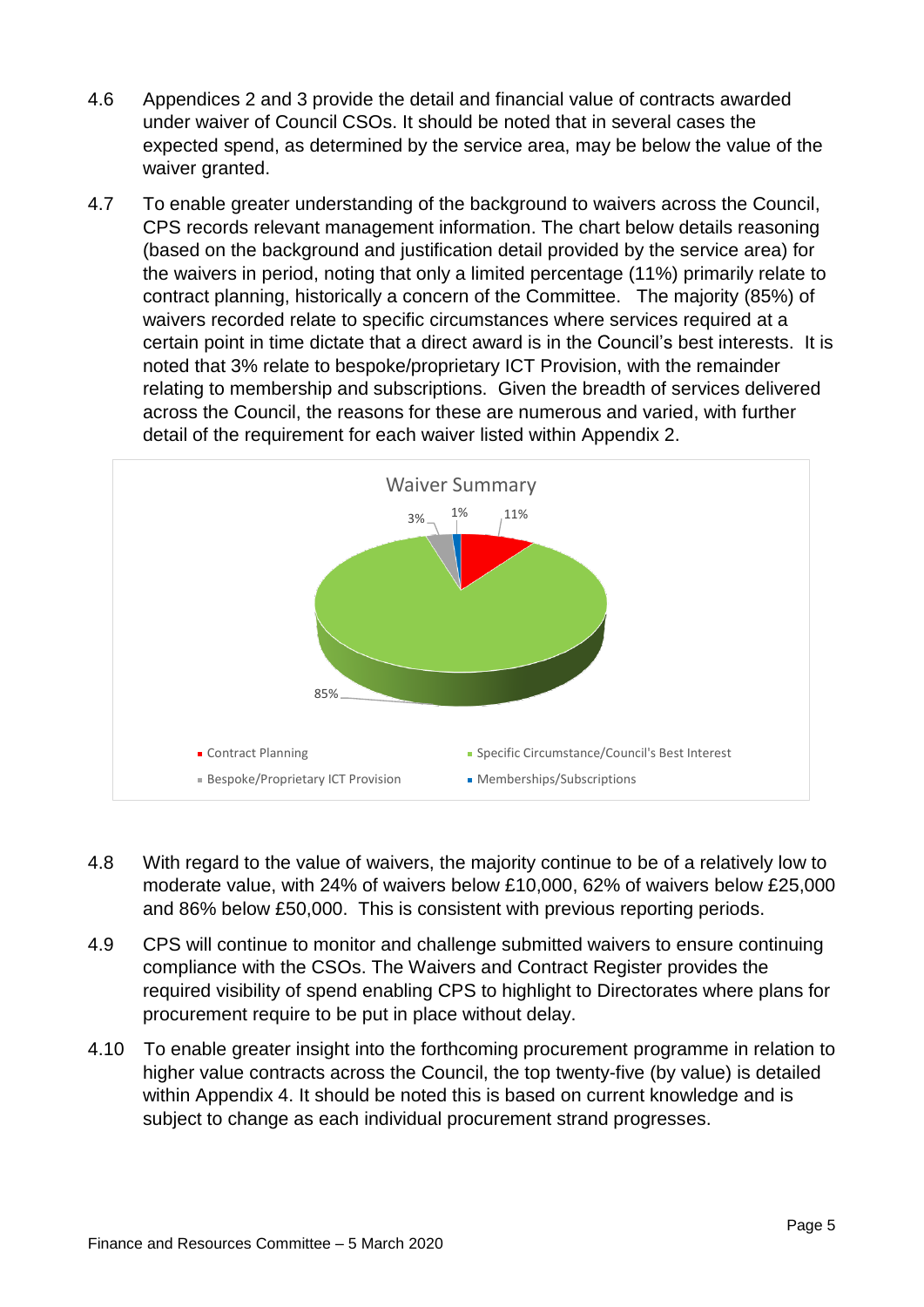# **5. Next Steps**

5.1 A further report will be submitted to the Committee in approximately six months' time.

## **6. Financial impact**

6.1 Through a robust procurement approach, proactive management of contract cycles, aggregating spend and carrying out competitive procurement where appropriate, this should continue to support commercial efficiency and achieve Best Value for Council contracts.

## **7. Stakeholder/Community Impact**

- 7.1 Directorates have been consulted in relation to their expiring contracts, waivers and suppliers in preparation for the collation of this report. On an ongoing basis, the CSOs outline the appropriate measures of consultation and approval that must be sought from officers or committee for each waiver, dependent on the expected value.
- 7.2 Due to the significant volumes of activity and numbers of stakeholders involved in purchasing and procuring goods, services and works, CPS relies on services to provide accurate information through their Contract Register entries and timely requests for procurement assistance. To mitigate against any risks in this area, data is reviewed for accuracy and reliability in consultation with services.
- 7.3 A waiver denotes a departure from the CSOs. There may be an increased risk if the Council has departed from European Union or Scottish procurement regulations. However, each waiver is scrutinised on its own merits in this context and requires appropriate checks and balances both within the Directorate concerned and corporately and is only approved if justifiable given the circumstances or permitted in accordance with the relevant legislative framework.
- 7.4 Co-production resource and timescales require to be factored in to overall timescales for services to re-procure contracts to ensure early planning and avoidance of waiver requirements.
- 7.5 There are no equalities or sustainability impacts directly arising as a result of this report.

## **8. Background reading/external references**

8.1 [Contract Awards and Procurement Programme \(Period 1 January –](https://democracy.edinburgh.gov.uk/ieListDocuments.aspx?CId=140&MId=346&Ver=4) 30 June 2019) – Report to Finance and Resources Committee, October 2019

## **9. Appendices**

Appendix 1 – Contracts awarded under Delegated Authority Appendix 2 – Contracts awarded under the Waiver of CSOs by Delegated Authority Appendix 3 – Contracts awarded under the Waiver of CSOs by Committee approval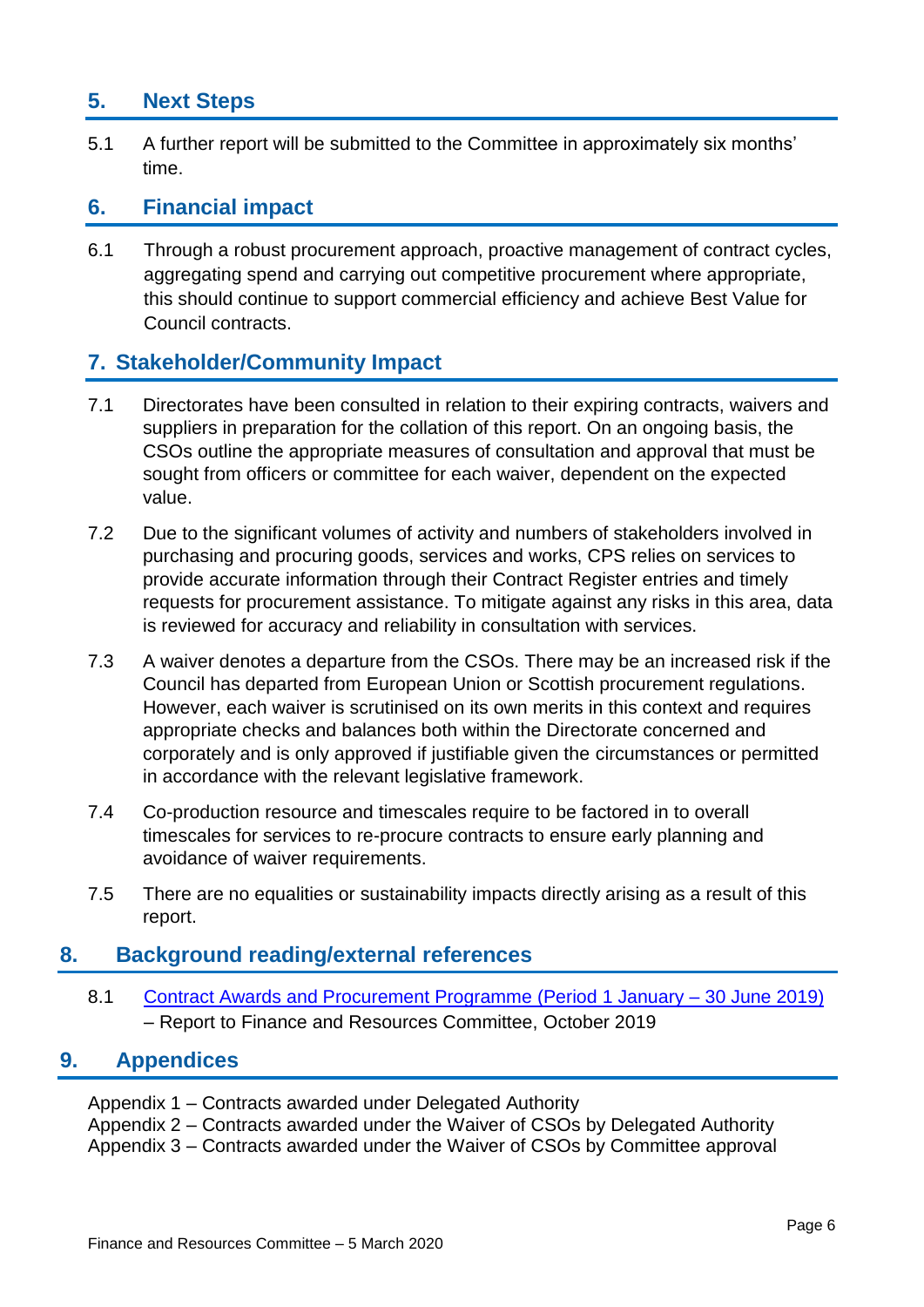Appendix 4 – Procurement Programme – Anticipated High Value Procurements Across the Council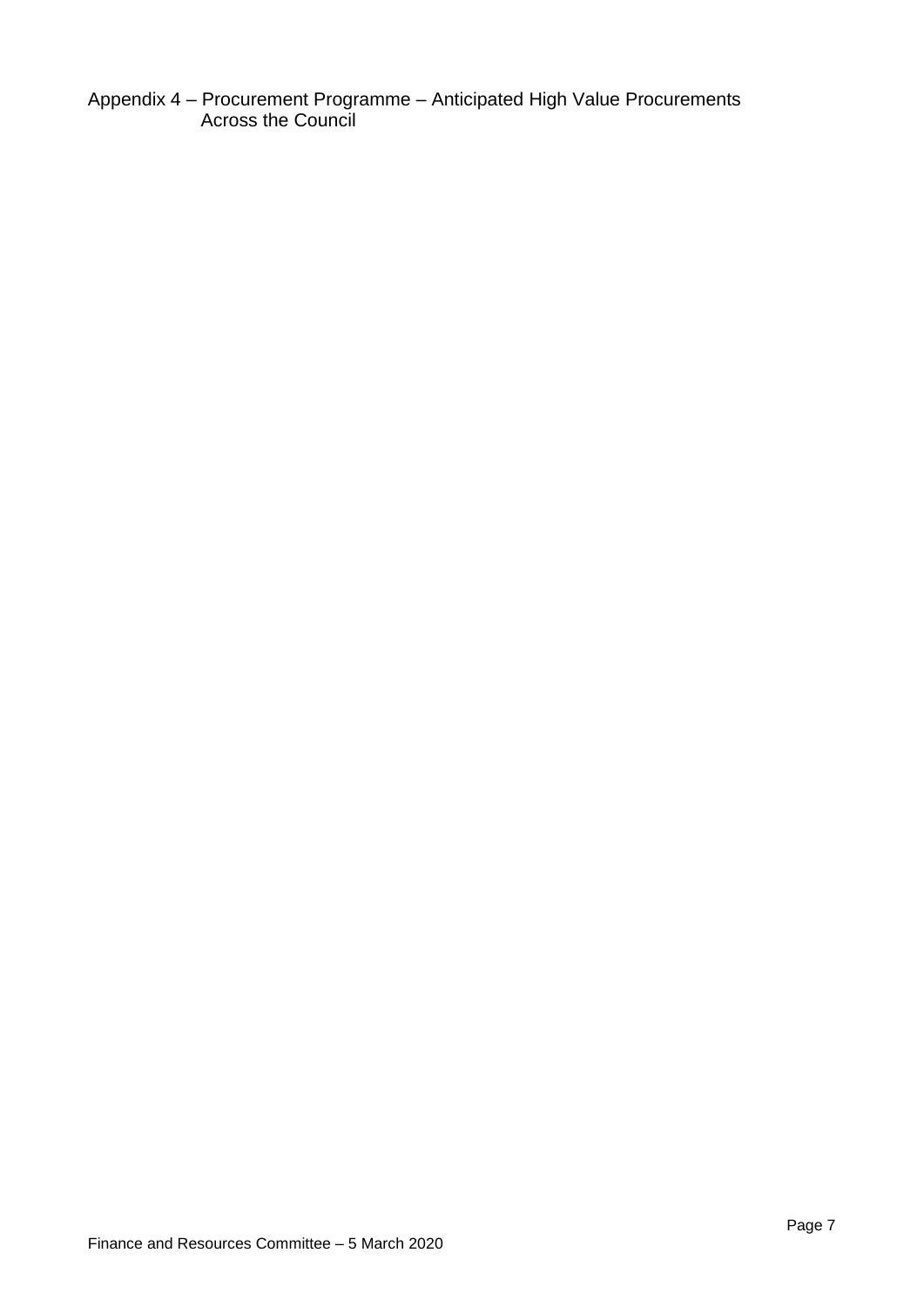# **Appendix 1 – Contracts awarded under Delegated Authority**

The following relate to the period 1 July – 31 December 2019.

# **Supply of Goods and Service Contracts**

| <b>Date</b> | <b>Directorate</b>                      | <b>Chief Executive's Service</b>                                                 |              |
|-------------|-----------------------------------------|----------------------------------------------------------------------------------|--------------|
|             | <b>Supplier</b>                         | <b>Contract Description</b>                                                      | <b>Value</b> |
| 16/12/2019  | Spirit Media<br><b>Scotland Limited</b> | Media planning, buying and associated services via<br>Framework.                 | £800,000     |
| 27/12/2019  | APS Group<br>Scotland Ltd               | Provision of publishing, print, design and associated<br>services via Framework. | £100,000     |
|             |                                         |                                                                                  | £900,000     |

|             | <b>Directorate</b>                         | <b>Communities and Families</b>                                                                          |              |
|-------------|--------------------------------------------|----------------------------------------------------------------------------------------------------------|--------------|
| <b>Date</b> | <b>Supplier</b>                            | <b>Contract Description</b>                                                                              | <b>Value</b> |
| 30/07/2019  | Community<br><b>Integrated Care</b>        | Specialist care for a young person.                                                                      | £892,866     |
| 31/07/2019  | Framework-<br><b>Multiple Suppliers</b>    | Framework agreement for the provision of<br>accommodation for homeless service users.                    | £5,000,000   |
| 05/08/2019  | The Scottish<br>Government                 | Education licence, blanket permissions to copy and<br>reuse content from print and digital publications. | £114,429     |
| 12/08/2019  | Northumberland<br><b>County Council</b>    | Specialist school placement for a child.                                                                 | £50,000      |
| 12/08/2019  | Framework-<br><b>Multiple Suppliers</b>    | Educational support for children in care.                                                                | £1,000,000   |
| 14/08/2019  | <b>Scottish Nursing</b><br>Guild           | Mental health support for children and young people.                                                     | £200,000     |
| 20/08/2019  | Community<br><b>Integrated Care</b>        | Specialist care for a young person.                                                                      | £649,848     |
| 29/08/2019  | <b>Drake Music</b><br>Scotland             | Bespoke music workshops within schools.                                                                  | £30,000      |
| 29/08/2019  | <b>National Youth</b><br>Choir of Scotland | Music training for every Primary 3 child.                                                                | £57,750      |
| 25/09/2019  | Playsafety Ltd                             | Annual independent inspection of outdoor play and<br>fitness playgrounds.                                | £90,000      |
| 30/09/2019  | Sacro                                      | Wellbeing services for minority ethnic women.                                                            | £896,884     |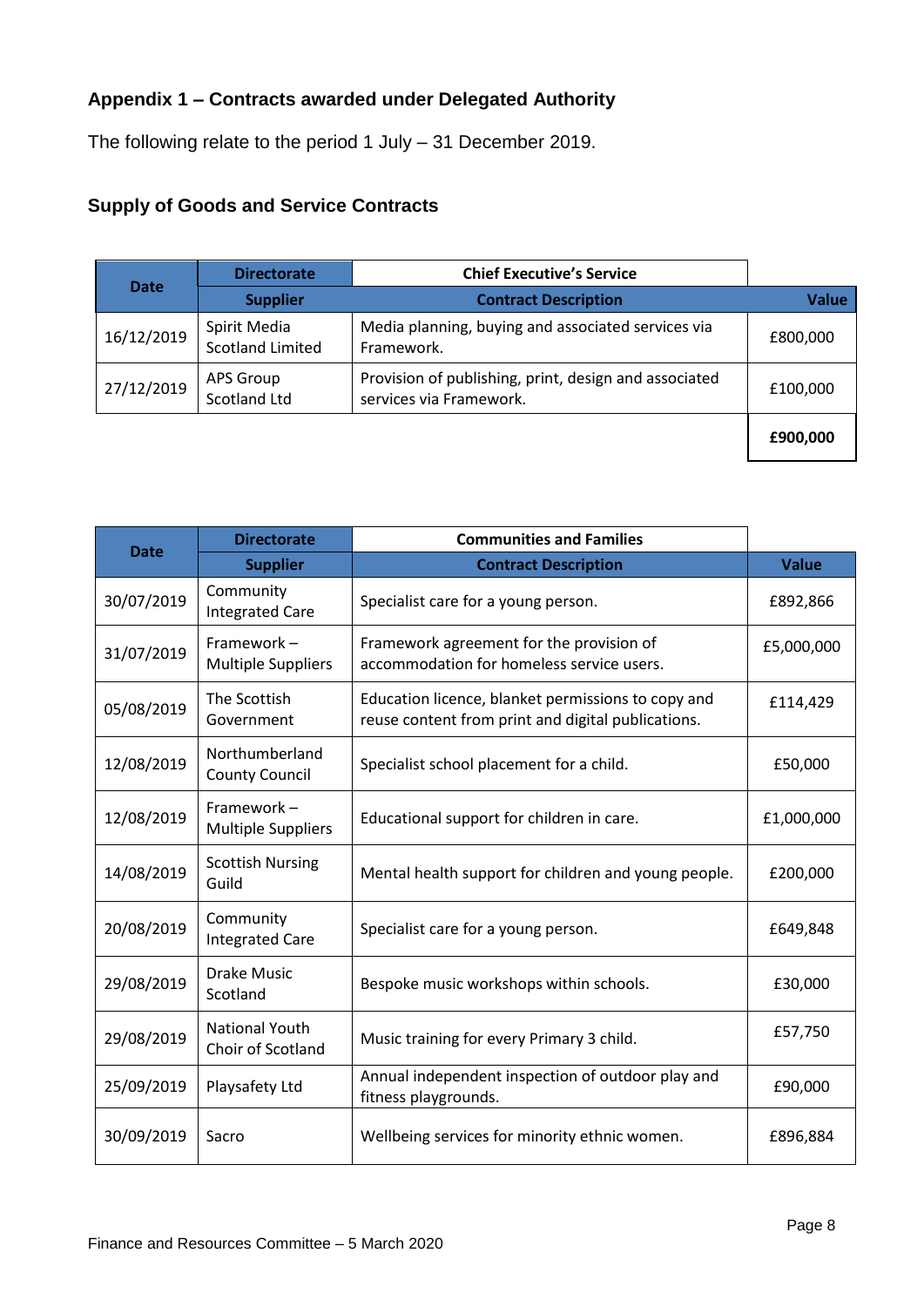| 01/10/2019 | Cyrenians                                    | Residential care placements for young people who<br>require supported accommodation. | £161,615    |
|------------|----------------------------------------------|--------------------------------------------------------------------------------------|-------------|
| 10/10/2019 | <b>Action For Children</b>                   | Respite care for children.                                                           | £267,635    |
| 06/11/2019 | Change, Grow, Live                           | Edinburgh and Midlothian offender recovery service.                                  | £429,999    |
| 15/11/2019 | SXL Framework -<br><b>Multiple Suppliers</b> | Framework for the supply and delivery of trade<br>materials.                         | £195,000    |
| 15/11/2019 | Aero Healthcare<br>Ltd                       | Supply and delivery of first aid materials via SXL<br>Framework.                     | £135,000    |
| 15/11/2019 | SXL Framework -<br><b>Multiple Suppliers</b> | Framework for supply, delivery and installation of<br>audio visual equipment.        | £5,000,000  |
| 15/11/2019 | SXL Framework -<br><b>Multiple Suppliers</b> | Framework for the supply and delivery of power tools.                                | £35,000     |
| 15/11/2019 | SXL Framework -<br><b>Multiple Suppliers</b> | Framework for the supply and delivery of building<br>materials.                      | £215,000    |
| 15/11/2019 | Eskimo Designs Ltd                           | Rebuild of 'Our Town Stories' website.                                               | £41,440     |
| 01/12/2019 | Bethany Christian<br>Trust                   | Rough sleeper link officers.                                                         | £29,000     |
|            |                                              |                                                                                      | £15,491,466 |

| <b>Date</b> | <b>Directorate</b>          | <b>Health and Social Care</b>                                                              |              |
|-------------|-----------------------------|--------------------------------------------------------------------------------------------|--------------|
|             | <b>Supplier</b>             | <b>Contract Description</b>                                                                | <b>Value</b> |
| 05/08/2019  | <b>Girbau UK Limited</b>    | Rental and maintenance of laundry equipment for five<br>care homes via ESPO Framework.     | £195,120     |
| 10/10/2019  | Prism UK Medical<br>Limited | Supply and maintenance of stairlifts, step lifts and<br>floor lifts via Framework - Lot 1. | £295,372     |
| 10/10/2019  | Prism UK Medical<br>Ltd     | Supply and maintenance of ceiling track and gantry<br>hoists via Framework - Lot 2.        | £108,680     |
| 10/10/2019  | Closomat Ltd                | Supply and maintenance of toilets via Framework -<br>Lot $3.$                              | £180,866     |
|             |                             |                                                                                            | £780,038     |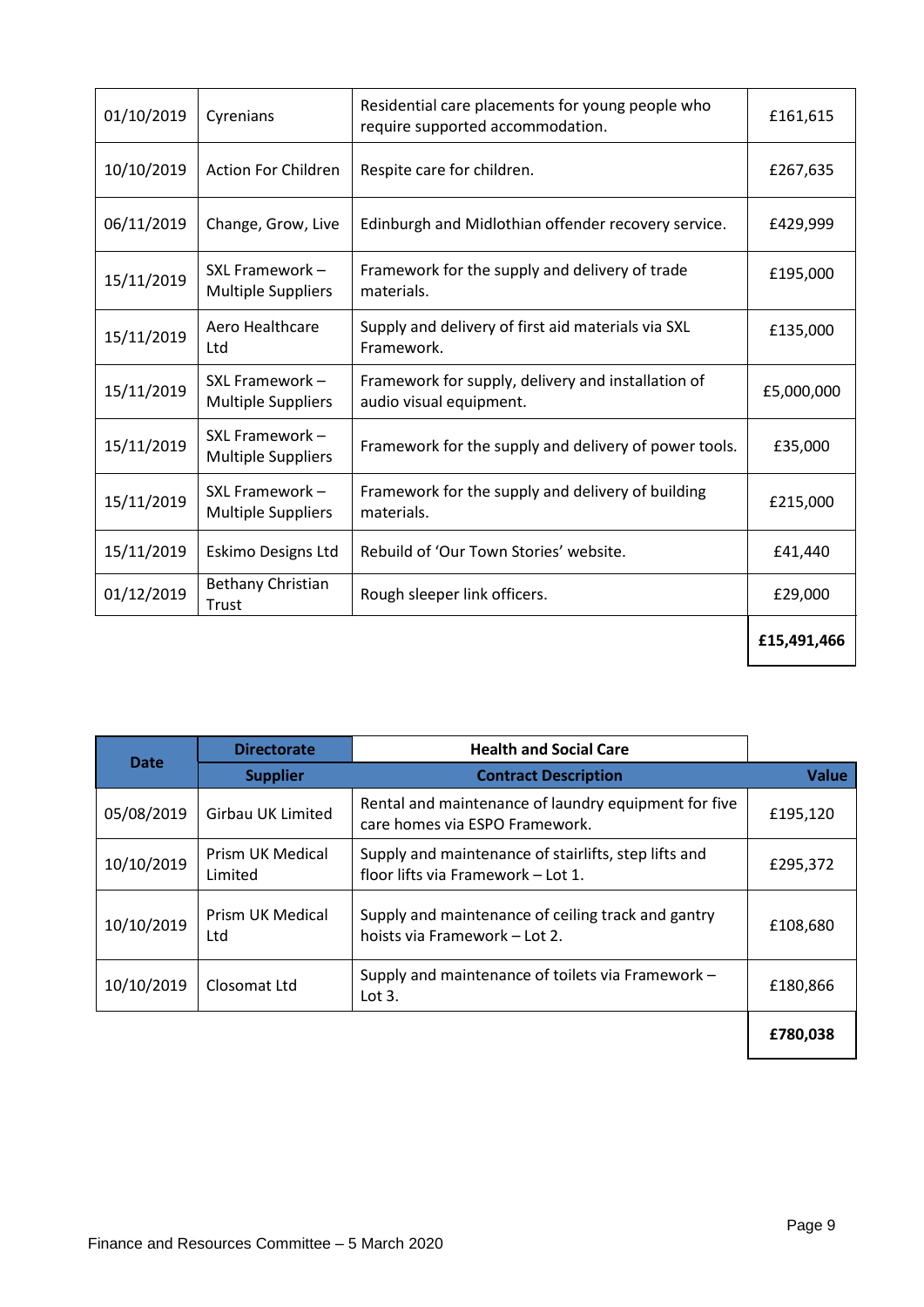| <b>Date</b> | <b>Directorate</b>                                               | <b>Place</b>                                                                                |              |
|-------------|------------------------------------------------------------------|---------------------------------------------------------------------------------------------|--------------|
|             | <b>Supplier</b>                                                  | <b>Contract Description</b>                                                                 | <b>Value</b> |
| 02/07/2019  | Framework-<br><b>Multiple Suppliers</b>                          | Transport traffic management measures for<br>substantial works and in emergency situations. | £387,097     |
| 19/07/2019  | G4S Secure<br>Solutions (UK)<br>Limited                          | Security for Summertime Streets programme via SXL<br>Framework.                             | £52,226      |
| 19/07/2019  | <b>David Narro</b><br><b>Associates Ltd</b>                      | Structural engineering services via Framework -<br>Bowling Green development Powderhall.    | £77,875      |
| 24/07/2019  | HarrisonStevens<br>Limited                                       | Westside Plaza design services.                                                             | £84,900      |
| 25/07/2019  | African<br><b>Connections CIC</b>                                | Multicultural event for 2019 and 2020 in North<br>Edinburgh.                                | £90,000      |
| 25/07/2019  | Currie & Brown UK<br>Limited                                     | Project Management services via Framework - Energy<br>Efficient Street Lighting Programme.  | £102,341     |
| 26/07/2019  | Corgi Technical<br>Services Limited                              | Provision of gas auditing services to citywide<br>properties - FY 2019/20.                  | £118,534     |
| 01/08/2019  | Cushman &<br>Wakefield<br>Debenham Tie<br>Leung Limited          | Commercial procurement advisory services via<br>Framework, Edinburgh BioQuarter.            | £72,000      |
| 20/08/2019  | Robertson<br><b>Construction Group</b><br>Limited                | Pre-construction activities related to the feasibility for<br>tram cycle improvements.      | £33,709      |
| 21/08/2019  | <b>IMG Artists UK Ltd</b>                                        | Payment to agents of musicians playing at Cultural<br>Venues.                               | £150,000     |
| 13/09/2019  | Daimler Fleet<br>Management UK<br>Limited                        | Electric vehicles leased via Framework, grant funded.                                       | £198,535     |
| 17/09/2019  | A & P Chambers<br>Ltd                                            | Saughton Park people, cycle and car counter system<br>installation and monitoring.          | £37,803      |
| 18/09/2019  | SRUC                                                             | Pesticide awareness and handling training.                                                  | £26,195      |
| 19/09/2019  | <b>Fuellink Contracts</b><br>Ltd                                 | Fuel management system and maintenance of fleet<br>fuel facilities.                         | £85,979      |
| 30/09/2019  | <b>RIX Petroleum</b><br>(Scotland) Limited                       | Supply of liquid fuels - gas oil.                                                           | £137,500     |
| 01/10/2019  | Car Hire Ltd t/a<br>Days Fleet                                   | Lease of five electric vehicles via Framework, grant<br>funded.                             | £56,516      |
| 01/10/2019  | City Health Clinic<br>Limited                                    | Driver medicals for taxis and private hire vehicles.                                        | £448,000     |
| 03/10/2019  | Levenseat Ltd                                                    | Treatment and disposal of mechanical street<br>sweepings and gully waste via SXL Framework. | £842,037     |
| 07/10/2019  | Summers-Inman<br>Construction and<br>Property<br>Consultants LLP | Building surveying services via Framework, capital and<br>repairs programmes.               | £100,000     |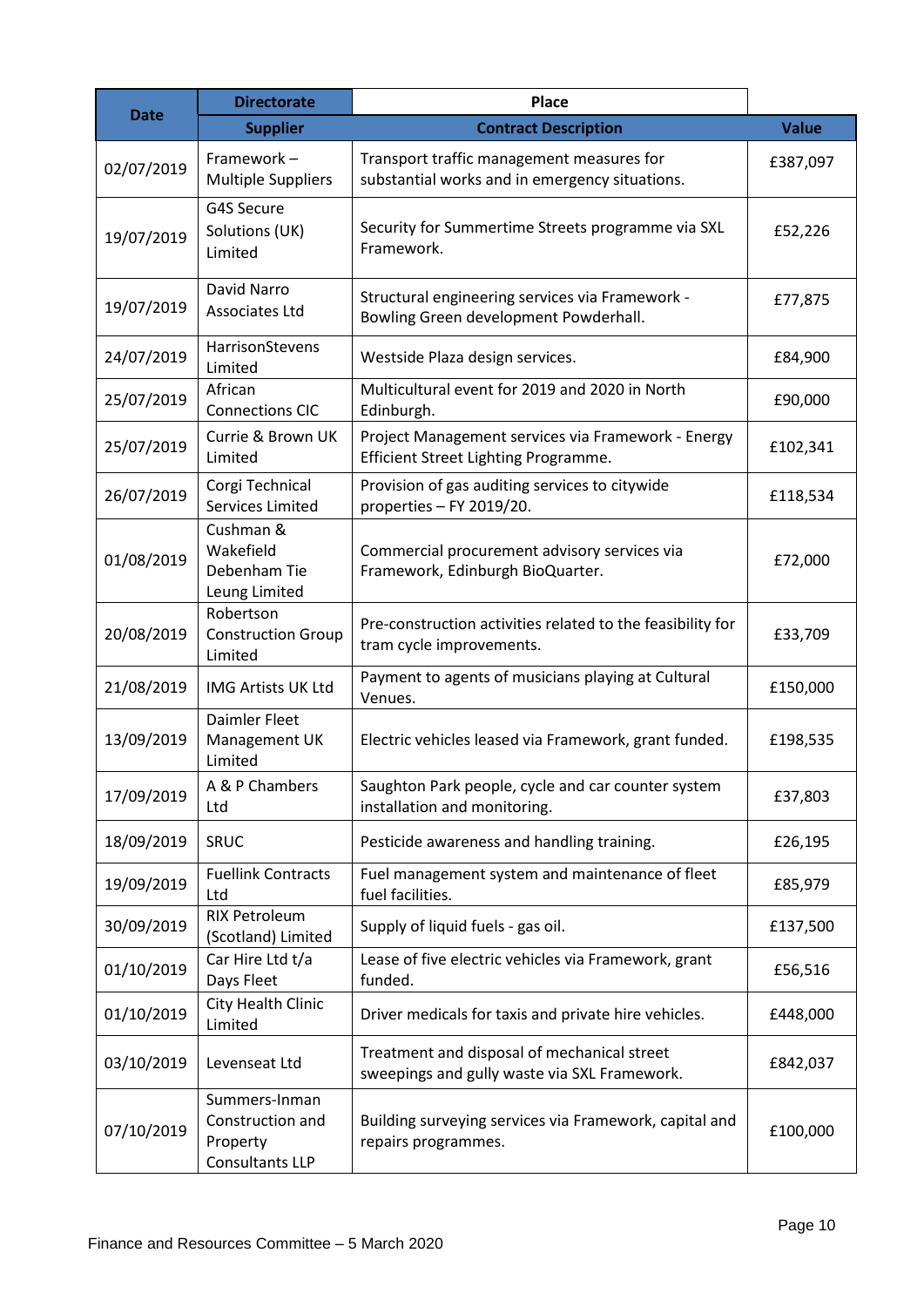| 10/10/2019 | Aecom Ltd                                        | Structural engineering services via Framework,<br>Dolphinton Slip - Bus Lane.                          | £29,688  |
|------------|--------------------------------------------------|--------------------------------------------------------------------------------------------------------|----------|
| 11/10/2019 | Firm of James<br>Lawrie                          | Emergency road gritting and snow clearance for Ratho<br>and Dalmahoy areas.                            | £50,425  |
| 16/10/2019 | Redpath Tyres Ltd                                | Supply and fitting of tyres for fleet vehicles and plant,<br>via SXL Framework.                        | £424,000 |
| 18/10/2019 | <b>Aecom Limited</b>                             | Flood study of the Niddrie Burn catchment area.                                                        | £35,563  |
| 23/10/2019 | <b>Aecom Limited</b>                             | Structural engineering services via Framework, design<br>of nineteen schemes.                          | £710,939 |
| 28/10/2019 | <b>Whale Tankers Ltd</b>                         | Supply of gully vehicles for Edinburgh Road Services.                                                  | £515,877 |
| 29/10/2019 | Currie & Brown UK<br>Limited                     | Quantity surveying services via Framework, capital<br>and repairs programmes.                          | £100,000 |
| 15/11/2019 | Framework-<br><b>Multiple Suppliers</b>          | Framework for the supply and delivery of aluminium<br>street lighting columns.                         | £800,000 |
| 19/11/2019 | Johnston Sweepers<br>Ltd                         | Supply of electric sweeper, part grant funded.                                                         | £368,615 |
| 22/11/2019 | Aecom Limited                                    | Fire engineering services via Framework.                                                               | £89,825  |
| 02/12/2019 | Antevorte Ltd                                    | Classroom based training for staff who may undertake<br>surveillance.                                  | £38,500  |
| 06/12/2019 | <b>Research Resource</b><br><b>Scotland Ltd</b>  | Housing services focus group programme.                                                                | £28,480  |
| 06/12/2019 | Allsports<br>Construction and<br>Maintenance Ltd | Supply and installation of play park equipment and<br>surfacing for Hunters Hall and Jack Kane Centre. | £128,507 |
| 11/12/2019 | Lookers Plc                                      | Purchase of thirty-two electric vehicles, part grant<br>funded.                                        | £553,953 |
| 12/12/2019 | Thomas &<br>Adamson                              | Project Management services via Framework,<br>Fountainbridge, plot E2.                                 | £31,845  |
| 12/12/2019 | Thomas &<br>Adamson                              | Project Management services via Framework,<br>Fountainbridge, enabling, utilities and diversions.      | £47,100  |
| 12/12/2019 | <b>RSP Consulting</b><br><b>Engineers LLP</b>    | Mechanical & electrical professional services via<br>Framework, Powderhall.                            | £40,253  |
| 12/12/2019 | Collective<br>Architecture<br>Limited            | Architectural services via Framework, Powderhall.                                                      | £155,827 |
| 12/12/2019 | Framework-<br><b>Multiple Suppliers</b>          | Tree planting and watering Framework.                                                                  | £400,000 |
| 18/12/2019 | Jacobs UK Ltd                                    | Integrated Impact Assessment for Low Emission Zones<br>via SXL Framework.                              | £29,995  |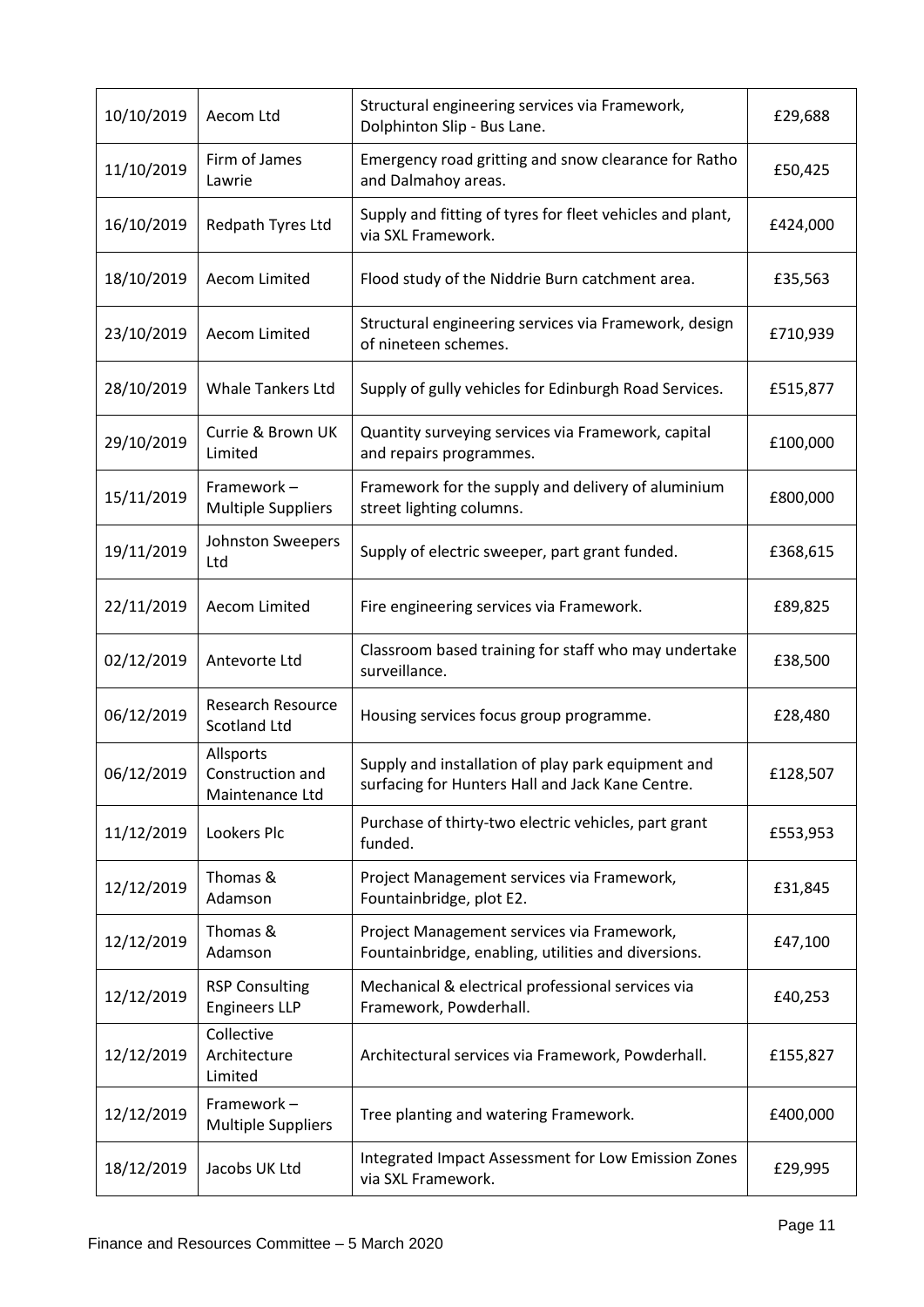| 19/12/2019 | T B MacKay Energy<br>Services Ltd           | Citywide provision of plumbers for capital works to<br>supplement in-house Council team.      | £25,000    |
|------------|---------------------------------------------|-----------------------------------------------------------------------------------------------|------------|
| 19/12/2019 | T B MacKay Energy<br>Services Ltd           | Citywide provision of gas engineers for capital works<br>to supplement in-house Council team. | £25,000    |
| 19/12/2019 | <b>Bell Decorating</b><br>Group Ltd         | Citywide provision of painters for capital works to<br>supplement in-house Council team.      | £25,000    |
| 19/12/2019 | <b>First Call Trade</b><br>Services Limited | Citywide provision of joiners for capital works to<br>supplement in-house Council team.       | £25,000    |
| 19/12/2019 | <b>First Call Trade</b><br>Services Limited | Citywide provision of electricians for capital works to<br>supplement in-house Council team.  | £25,000    |
| 20/12/2019 | Jacobs UK Ltd                               | Transport modelling for Low Emission Zones via SXL<br>Framework.                              | £36,700    |
| 24/12/2019 | JHM Butt & Co Ltd                           | Supply and installation of fleet workshop equipment,<br>Seafield depot, Edinburgh.            | £155,671   |
|            |                                             |                                                                                               | £7,998,010 |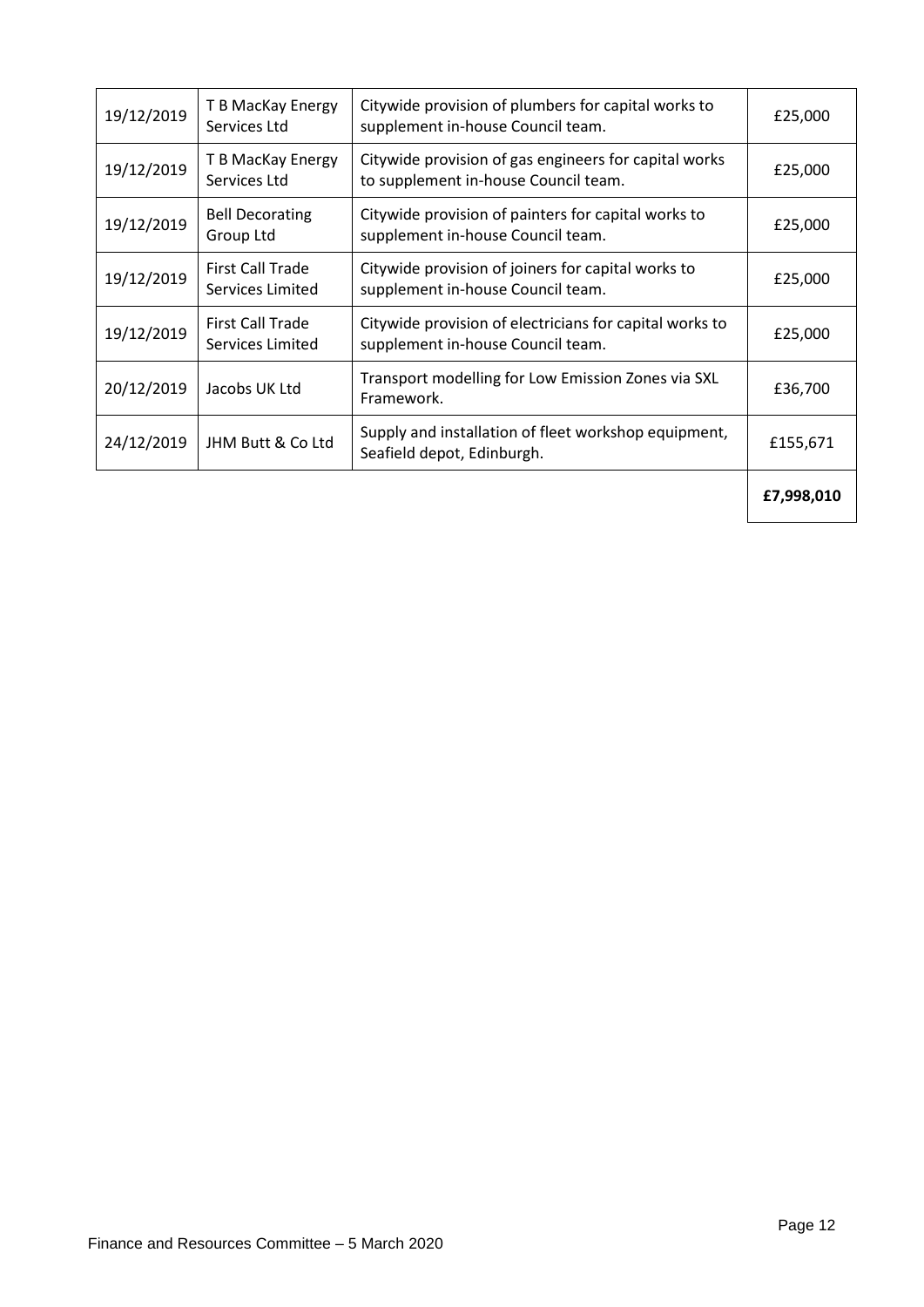| <b>Date</b> | <b>Directorate</b>                                                     | <b>Resources</b>                                                                                  |              |
|-------------|------------------------------------------------------------------------|---------------------------------------------------------------------------------------------------|--------------|
|             | <b>Supplier</b>                                                        | <b>Contract Description</b>                                                                       | <b>Value</b> |
| 17/07/2019  | Newfuture.me                                                           | Outplacement support services for staff to transition<br>into new roles across the Council.       | £68,980      |
| 05/08/2019  | <b>Will Rudd Davidson</b><br>Edinburgh Ltd                             | Structural engineering services via Framework,<br>Darroch House refurbishment.                    | £95,760      |
| 05/08/2019  | Doig & Smith Limited                                                   | Quantity Surveying services via Framework, Darroch<br>House refurbishment.                        | £54,600      |
| 06/08/2019  | Doig & Smith Limited                                                   | Quantity Surveying services via Framework,<br>Broomshill, Canaan Lane & Victoria Primary schools. | £233,458     |
| 06/08/2019  | Blackwood<br>Partnership Limited                                       | M & E professional services via Framework,<br>Broomshill, Canaan Lane & Victoria Primary schools. | £490,262     |
| 06/08/2019  | <b>Holmes Miller</b><br>Limited                                        | Architectural services via Framework, Bangholm<br>Sports and Performing Arts Facility.            | £155,020     |
| 06/08/2019  | Will Rudd Davidson<br>Edinburgh Ltd                                    | Structural engineering services via Framework,<br>Bangholm Sports and Performing Arts Facility.   | £85,373      |
| 06/08/2019  | Blackwood<br>Partnership Limited                                       | M & E professional services via Framework,<br>Bangholm Sports and Performing Arts Facility.       | £56,616      |
| 06/08/2019  | Doig & Smith Limited                                                   | Project Management services via Framework,<br>Bangholm Sports and Performing Arts Facility.       | £107,840     |
| 06/08/2019  | <b>RSP Consulting</b><br><b>Engineers LLP</b>                          | M & E professional services via Framework, Kirkliston<br>Leisure Centre expansion.                | £32,406      |
| 06/08/2019  | Anderson Bell<br>Christie Limited                                      | Architectural services via Framework, Kirkliston<br>Leisure Centre expansion.                     | £56,100      |
| 07/08/2019  | Corporate Travel<br>Management Ltd                                     | Public sector travel and venue solutions via Scottish<br>Government Framework.                    | £450,000     |
| 09/09/2019  | Framework-<br><b>Multiple Suppliers</b>                                | Revenues processing service in respect of Council<br>Tax and national non-domestic rates.         | £664,640     |
| 23/09/2019  | <b>Ross Quality Control</b><br>Limited                                 | Clerk of Works services via Framework, St Crispin's<br>School.                                    | £71,318      |
| 01/10/2019  | Framework-<br><b>Multiple Suppliers</b>                                | Asbestos service support.                                                                         | £100,000     |
| 01/10/2019  | E.D.P. Health, Safety<br>and Environment<br><b>Consultants Limited</b> | Asbestos records update.                                                                          | £57,200      |
| 07/10/2019  | Crawford &<br>Company Adjusters<br>(UK) Limited                        | Provision of loss adjusting services.                                                             | £131,685     |
| 01/11/2019  | SHE Software Ltd                                                       | SHE Assure software management system for health<br>and safety incident reporting and recording.  | £133,833     |
| 18/11/2019  | Firefly Leadership<br>Ltd                                              | Coaching partner to support leadership development<br>across the Council.                         | £28,400      |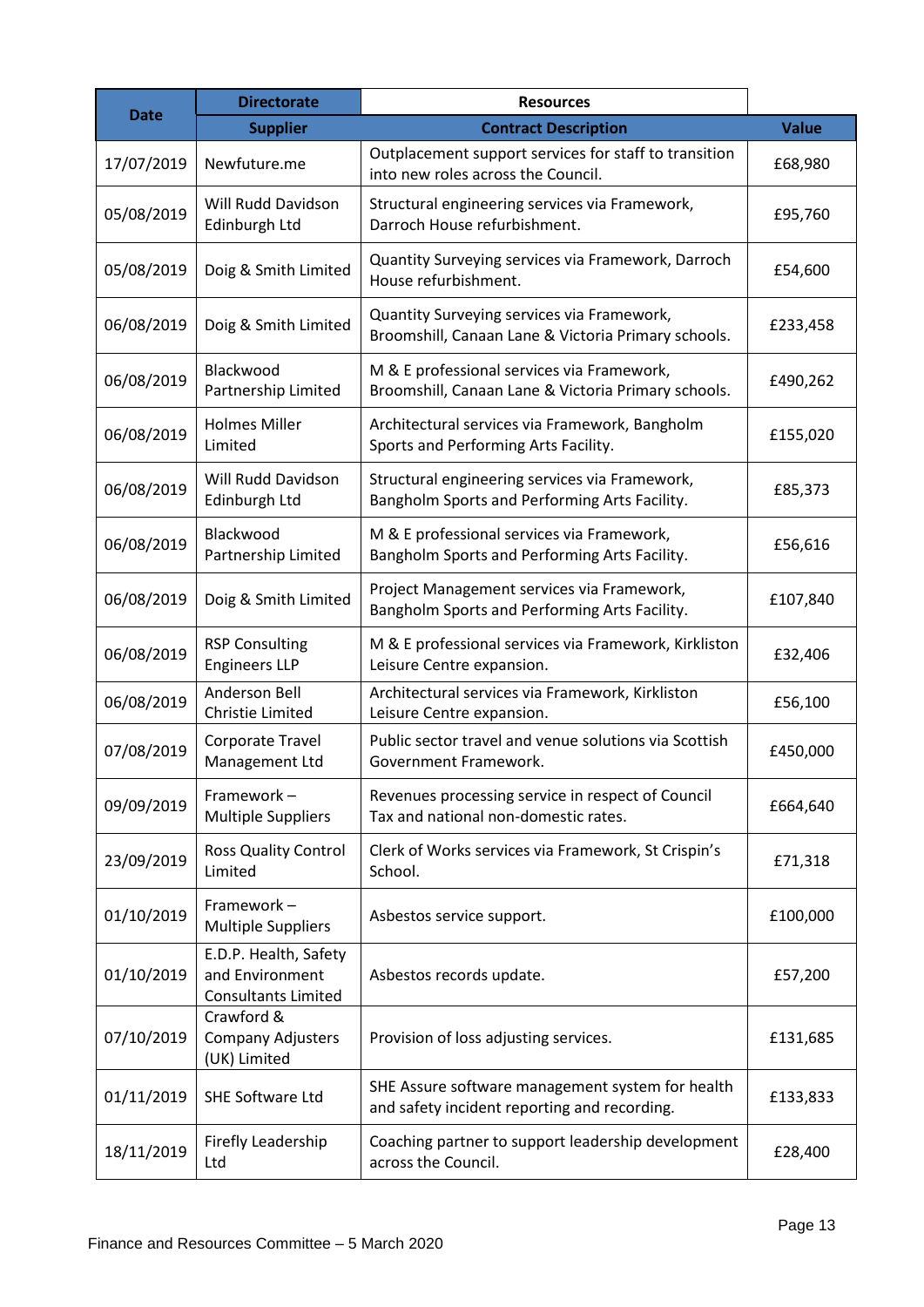| 19/11/2019 | Doig & Smith Limited   | Quantity Surveying services via Framework, WHEC -<br>Wave 4.     | £60,000    |
|------------|------------------------|------------------------------------------------------------------|------------|
| 02/12/2019 | Doig & Smith Limited   | Project Management services via Framework, WHEC<br>sports block. | £60,000    |
| 05/12/2019 | <b>Reuters Limited</b> | Online system to provide financial market<br>information.        | £120,000   |
|            |                        |                                                                  | £3,313,491 |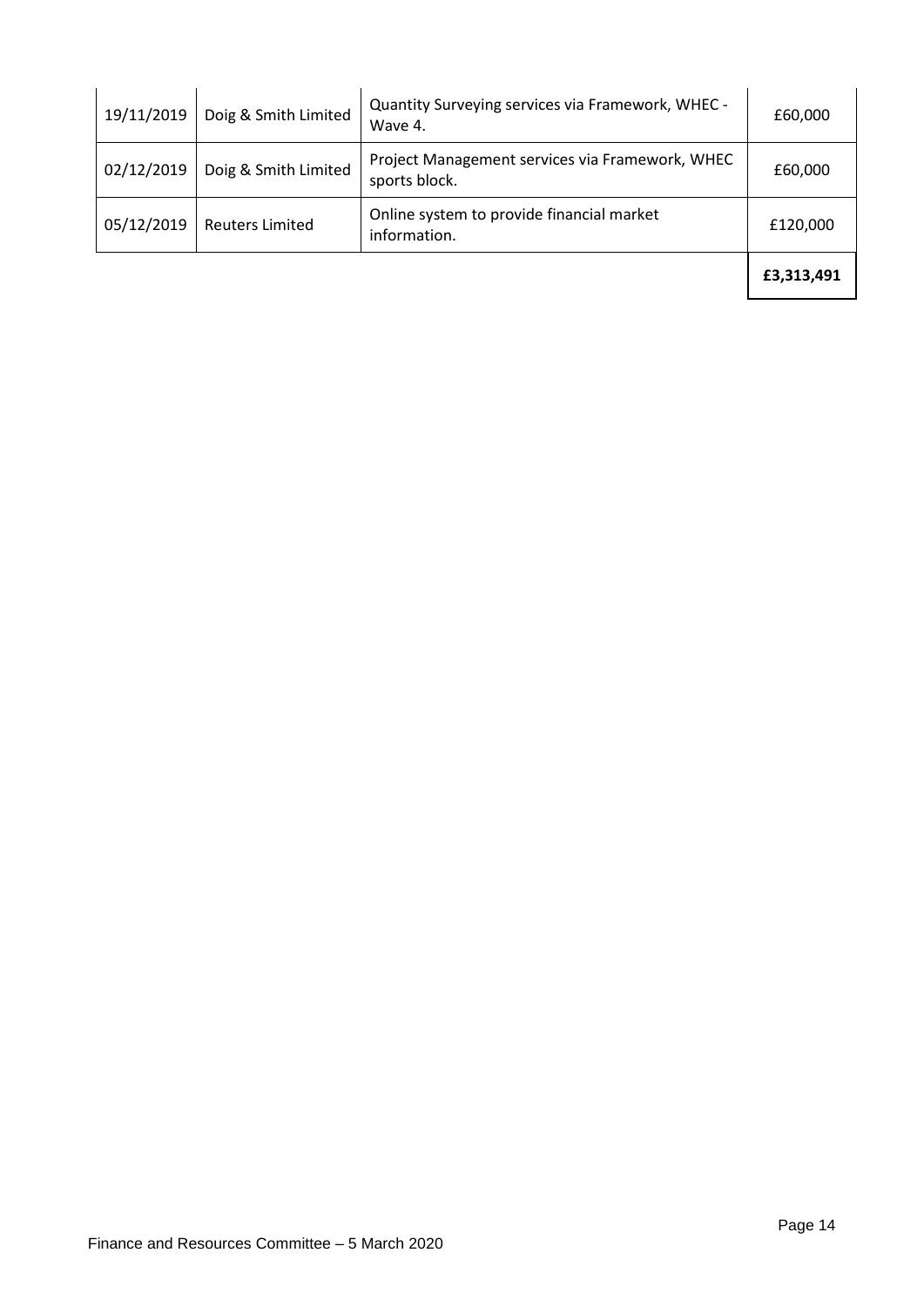#### **Works Contracts**

It is noted there were no works contracts awarded by the Chief Executive's Service, Health & Social Care or Communities and Families Directorates.

|             | <b>Directorate</b>                             | <b>Place</b>                                                                                   |              |
|-------------|------------------------------------------------|------------------------------------------------------------------------------------------------|--------------|
| <b>Date</b> | <b>Supplier</b>                                | <b>Contract Description</b>                                                                    | <b>Value</b> |
| 16/07/2019  | Nicholson Bros<br>Electrical                   | Emergency lighting to high rise blocks 19-20B via<br>multiple supplier Framework.              | £334,214     |
| 26/07/2019  | <b>Engie Regeneration</b><br>Limited           | Refurbishment of kitchen & bathrooms via multiple<br>supplier Framework.                       | £1,468,568   |
| 29/07/2019  | Diack and Macaulay<br>Limited                  | Easter Road bridge strengthening.                                                              | £136,600     |
| 08/08/2019  | Everwarm Ltd                                   | Loft insulation south west via multiple supplier<br>Framework.                                 | £217,691     |
| 15/08/2019  | Framework-<br><b>Multiple Suppliers</b>        | Forestry and arboriculture works.                                                              | £273,040     |
| 30/08/2019  | <b>Martec Engineering</b><br><b>Group Ltd</b>  | Door entry systems to south 153 blocks via multiple<br>supplier Framework.                     | £1,604,018   |
| 06/09/2019  | <b>Tarmac Trading</b><br>Limited               | Lower Granton Road carriageway resurfacing via<br>Transport and Infrastructure (TI) Framework. | £120,014     |
| 23/09/2019  | <b>Barhale Limited</b>                         | Fountainbridge enabling works.                                                                 | £50,000      |
| 25/09/2019  | VolkerLaser Ltd                                | Great Junction Street bridge strengthening works.                                              | £413,973     |
| 01/10/2019  | Everwarm Ltd                                   | External wall insulation Sighthill via SXL Framework.                                          | £560,000     |
| 01/10/2019  | Everwarm Ltd                                   | External wall insulation Drylaw via SXL Framework.                                             | £630,000     |
| 01/10/2019  | <b>BCA Insulation Ltd</b>                      | External wall insulation Drylaw - Wilson non-<br>traditional block via SXL Framework.          | £653,774     |
| 01/10/2019  | Everwarm Ltd                                   | External wall insulation West Mains - Blackburn<br>properties via SXL Framework.               | £946,000     |
| 15/10/2019  | L&D Plumbing &<br><b>Tiling Services Ltd</b>   | Kitchen and Bathroom upgrades North A - 2019-20<br>via Framework.                              | £704,917     |
| 24/10/2019  | Sers Energy<br>Solutions (Scotland)<br>Limited | External wall insulation Wilson blocks - Drylaw via<br><b>SXL Framework.</b>                   | £343,000     |
| 24/10/2019  | Everwarm Ltd                                   | Cavity wall and loft insulation installations Citywide<br>PH2 via multiple supplier Framework. | £379,553     |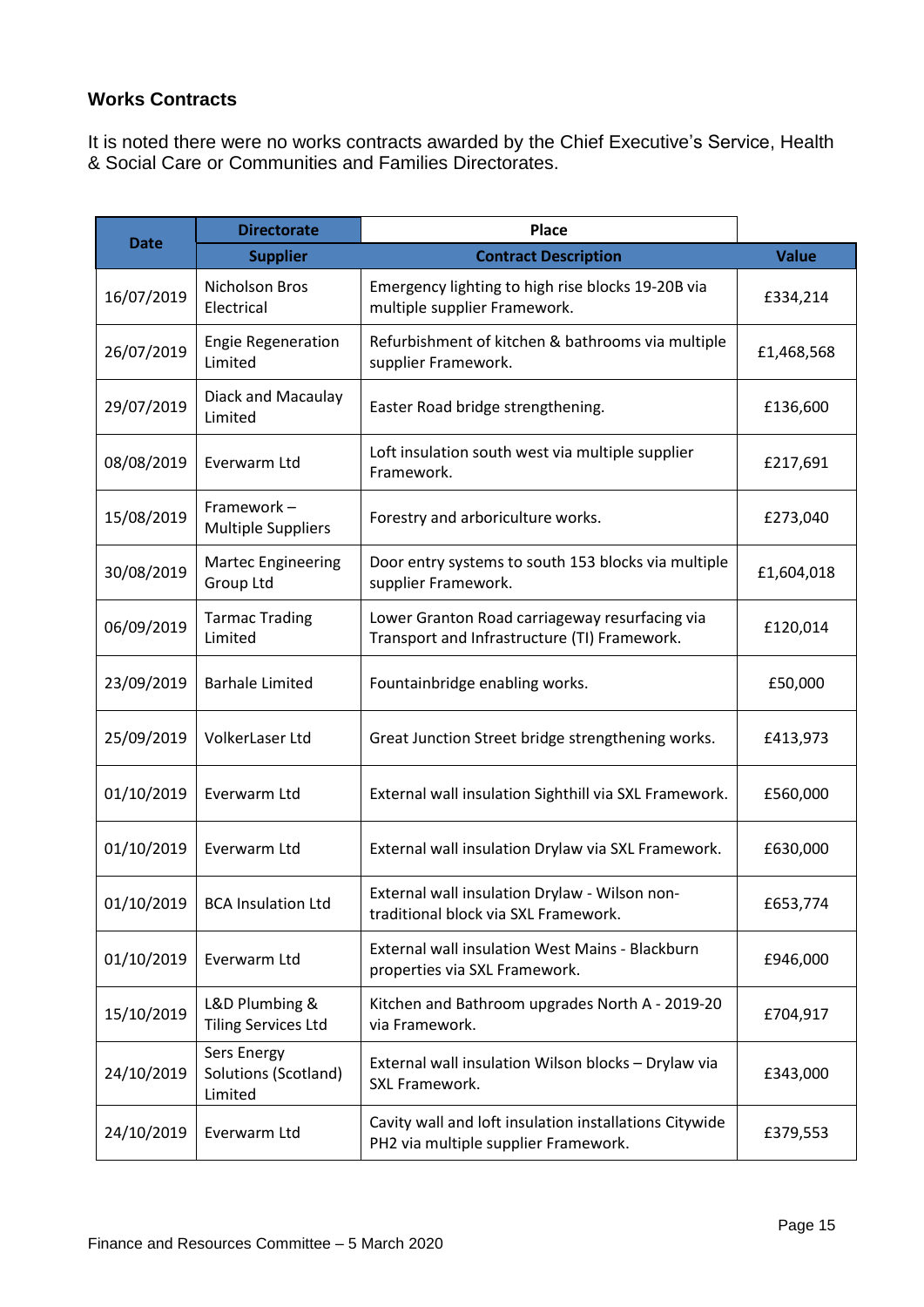| 24/10/2019 | Everwarm Ltd                          | Loft insulation Citywide via multiple supplier<br>Framework.                            | £608,315    |
|------------|---------------------------------------|-----------------------------------------------------------------------------------------|-------------|
| 24/10/2019 | Everwarm Ltd                          | Cavity wall insultation Citywide via SXL Framework.                                     | £777,400    |
| 25/10/2019 | <b>Engie Regeneration</b><br>Limited  | Kitchen and bathroom upgrades of Council<br>properties via multiple supplier Framework. | £1,517,377  |
| 07/11/2019 | <b>Barhale Limited</b>                | Fountainbridge enabling works, part B.                                                  | £1,116,505  |
| 11/11/2019 | VolkerLaser Ltd                       | Morrison Street bridge strengthening works.                                             | £247,530    |
| 12/11/2019 | <b>Maxi Construction</b><br>Ltd       | Fire door-set renewal and general fire proofing<br>work via Framework.                  | £832,215    |
| 14/11/2019 | <b>Boston Networks Ltd</b>            | Wireless network Greendykes House (concierge<br>hub) and associated blocks.             | £32,328     |
| 14/11/2019 | <b>Boston Networks Ltd</b>            | CCTV video management system replacement<br>Greendykes House.                           | £33,048     |
| 21/11/2019 | <b>Barhale Limited</b>                | Coltbridge viaduct refurbishment works.                                                 | £573,652    |
| 11/12/2019 | Maclay (Civil<br>Engineering) Limited | Marine Drive carriageway and footway resurfacing<br>via TI Framework.                   | £257,661    |
| 13/12/2019 | <b>CCG Scotland Ltd</b>               | Installation of kitchen and bathrooms via multiple<br>supplier Framework.               | £1,547,161  |
| 27/12/2019 | Nicholson Bros<br>Electrical          | Electrical refit and rewire via multiple supplier<br>Framework.                         | £868,716    |
|            |                                       |                                                                                         | £17,247,270 |

|             | <b>Directorate</b>              | <b>Resources</b>                                                                           |              |
|-------------|---------------------------------|--------------------------------------------------------------------------------------------|--------------|
| <b>Date</b> | <b>Supplier</b>                 | <b>Contract Description</b>                                                                | <b>Value</b> |
| 04/07/2019  | Morris &<br>Spottiswood Ltd     | Granton Primary School refurbishment works via<br>Contractor Works (CW) Framework.         | £801,619     |
| 04/07/2019  | Morris &<br>Spottiswood Ltd     | Kirkliston Primary School refurbishment works via<br>CW Framework.                         | £1,099,603   |
| 08/07/2019  | <b>GHI Contracts Ltd</b>        | Lagganlia Outdoor Centre - windows replacement<br>and M&E external works via CW Framework. | £437,847     |
| 09/07/2019  | <b>Maxi Construction</b><br>Ltd | Liberton Primary School and nursery - joinery and<br>M&E via CW Framework.                 | £1,496,125   |
| 16/07/2019  | WQS (UK) Ltd                    | Water quality works, various primary and secondary<br>schools via CW Framework.            | £416,585     |
| 19/07/2019  | Go-Wright Ltd                   | Communal roof and internal repairs / replacement<br>works, Lochend Avenue.                 | £67,615      |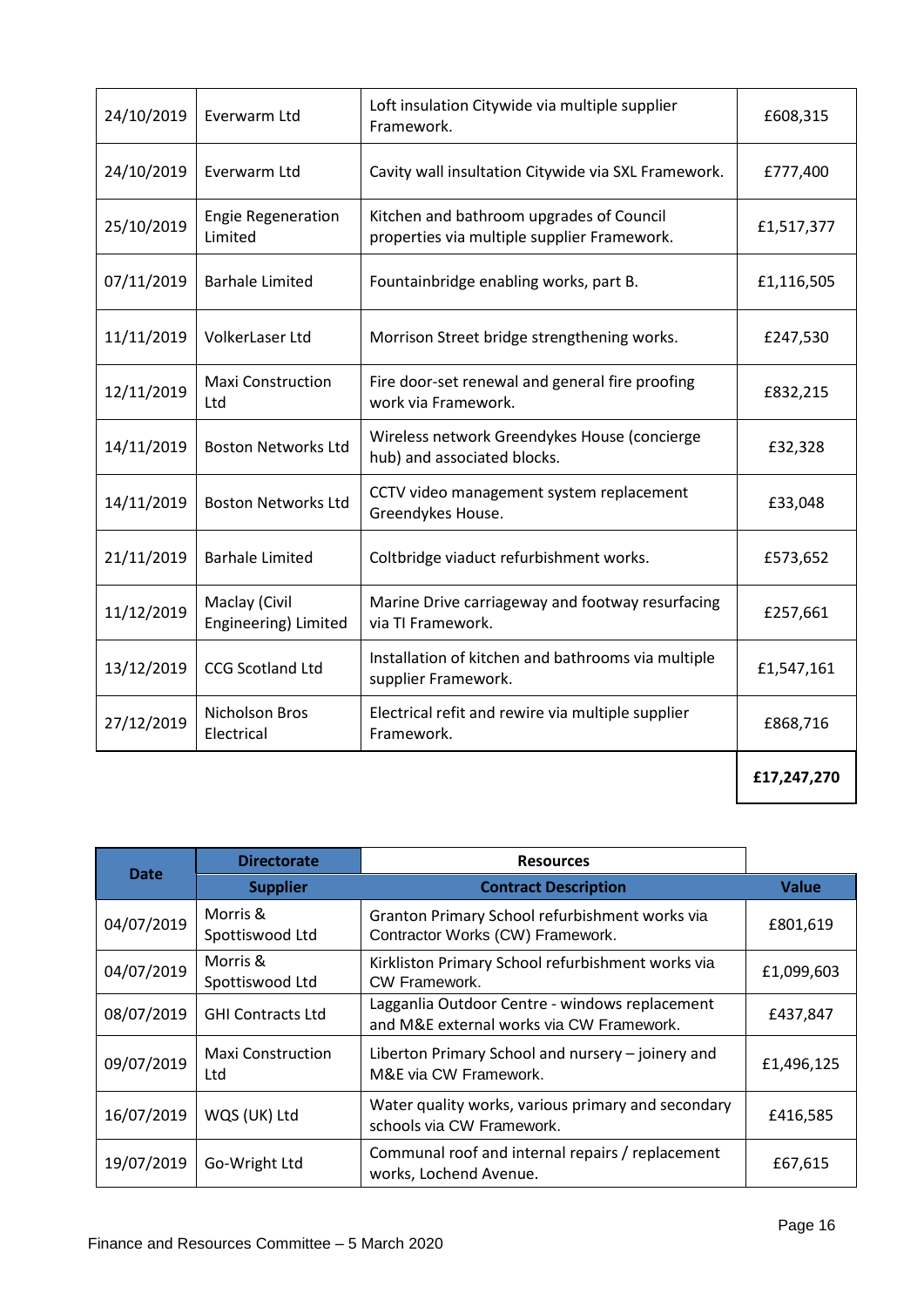| 24/07/2019 | <b>FES Support Services</b><br>Limited              | Mechanical installation works Ferrylee Home via CW<br>Framework.                   | £236,595    |
|------------|-----------------------------------------------------|------------------------------------------------------------------------------------|-------------|
| 25/07/2019 | The Green<br><b>Organisation Limited</b>            | Multi-trade works Stockbridge Primary School via<br>CW Framework.                  | £720,272    |
| 02/08/2019 | <b>Clark Contracts Ltd</b>                          | Multi-trade refurbishment works Roseburn Primary<br>School via CW Framework.       | £1,274,753  |
| 07/08/2019 | Morris &<br>Spottiswood Ltd                         | Multi-trade works Stenhouse Primary School via CW<br>Framework.                    | £655,310    |
| 10/09/2019 | <b>Clark Contracts Ltd</b>                          | Multi-trade separation works 329 High Street via CW<br>Framework.                  | £203,538    |
| 12/09/2019 | McLaughlin and<br>Harvey Limited                    | Construction of St Crispin's School via CW<br>Framework.                           | £13,716,326 |
| 13/09/2019 | <b>FES Support Services</b><br>Limited              | Electrical installation works, Murrayburn Primary<br>School via CW Framework.      | £1,278,306  |
| 16/09/2019 | James Breck Ltd                                     | Stonework and masonry works, James Gillespie's<br>Primary School via CW Framework. | £150,486    |
| 17/09/2019 | Go-Wright Ltd                                       | Hugh McCulloch & Covenanters Monuments stone<br>repairs via CW Framework.          | £47,141     |
| 18/09/2019 | <b>Bridgewater Building</b><br><b>Solutions Ltd</b> | Asset management works to St Cuthbert's Primary<br>School via CW Framework.        | £872,781    |
| 19/09/2019 | <b>FES Ltd</b>                                      | Heating and lighting upgrade, Seafield Laboratory via<br>CW Framework.             | £339,734    |
| 02/10/2019 | G Grigg and Sons<br>Limited                         | Portobello Swim Centre refurbishment works via CW<br>Framework.                    | £414,701    |
| 02/10/2019 | Ashwood Scotland<br>Ltd                             | Royal High Primary School multi-trade refurbishment<br>works via CW Framework.     | £831,115    |
| 22/10/2019 | Servest Arthur<br>McKay Limited                     | Prospect Bank Primary School boiler replacement<br>works via CW Framework.         | £181,266    |
| 07/11/2019 | <b>Barhale Limited</b>                              | Boroughmuir High School enabling works, part C.                                    | £324,512    |
| 27/11/2019 | <b>Dacoll Electrical</b><br><b>Contracting Ltd</b>  | St Mark's Primary School electrical improvement<br>works via CW Framework.         | £385,370    |
|            |                                                     |                                                                                    | £25,951,600 |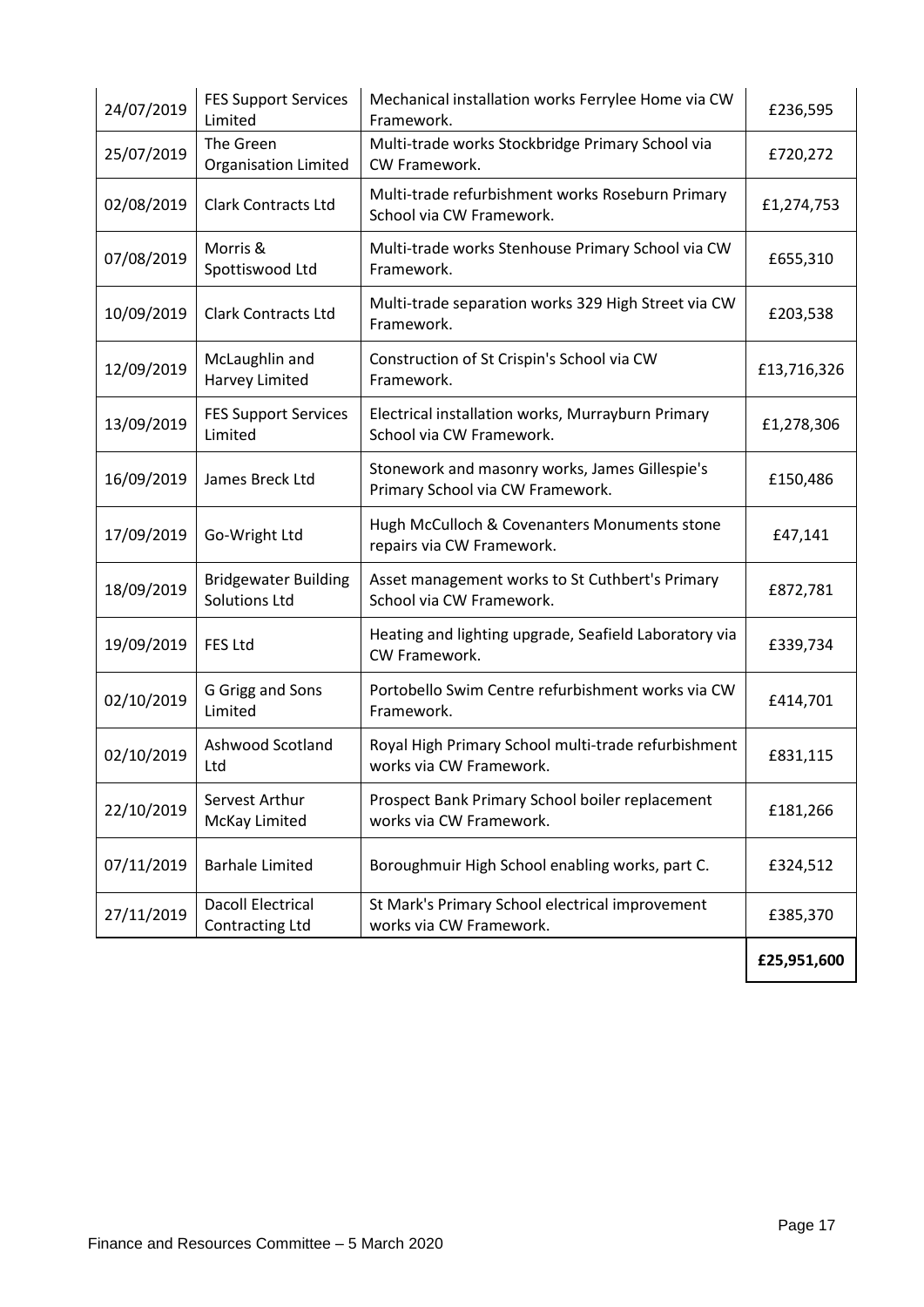# **Appendix 2 – Contracts awarded under the Waiver of CSOs by Delegated Authority**

| <b>Waiver</b>  | <b>Directorate</b>                                            | <b>Chief Executive's Service</b>                                                                   |              |
|----------------|---------------------------------------------------------------|----------------------------------------------------------------------------------------------------|--------------|
| No.            | <b>Supplier</b>                                               | <b>Justification for waiver</b>                                                                    | <b>Value</b> |
| Waiver<br>1799 | <b>Eagle Couriers</b><br><b>Scotland Ltd</b>                  | Delivery and uplift of election materials (European<br>Election), costs fully recoverable.         | £22,495      |
| Waiver<br>1827 | <b>Barrachd Limited</b>                                       | Staff training relating to new ICT application associated<br>with the Council's Cognos system.     | £12,150      |
| Waiver<br>1868 | Delib Limited                                                 | Annual subscription to Citizen Space.                                                              | £7,995       |
| Waiver<br>1970 | <b>Idox Plc</b>                                               | Polling software system for General Election 2019, costs<br>fully recoverable.                     | £11,383      |
| Waiver<br>2010 | Access Intelligence<br>Media and<br>Communications<br>Limited | Best interests, completion of contract.                                                            | £8,400       |
| Waiver<br>2013 | <b>Idox Software Ltd</b>                                      | Printing of ballot paper and postal vote packs, costs<br>fully recoverable.                        | £151,924     |
| Waiver<br>2025 | Sniffer                                                       | Provision of advice on carbon reduction as part of<br>programme funded by the Scottish Government. | £11,000      |
|                |                                                               |                                                                                                    | £225,347     |

The following relate to the period 1 July – 31 December 2019.

| <b>Waiver</b>  | <b>Directorate</b>               | <b>Communities and Families</b>                                                                               |              |
|----------------|----------------------------------|---------------------------------------------------------------------------------------------------------------|--------------|
| No.            | <b>Supplier</b>                  | <b>Justification for waiver</b>                                                                               | <b>Value</b> |
| Waiver<br>1801 | Sleep Scotland                   | Direct award of care services until such time as residential<br>and special schools framework is established. | £40,000      |
| Waiver<br>1804 | M McHardy                        | Continuity of provision of counselling services.                                                              | £10,800      |
| Waiver<br>1807 | Cyrenians                        | Direct award of supported care provision whilst long term<br>arrangements are put in place.                   | £40,000      |
| Waiver<br>1808 | <b>Scottish Nursing</b><br>Guild | Paediatric nurses on site at play scheme for children with<br>disabilities.                                   | £30,000      |
| Waiver<br>1816 | Caledonia Play                   | Bespoke wooden play equipment for Early Years Centre.                                                         | £12,745      |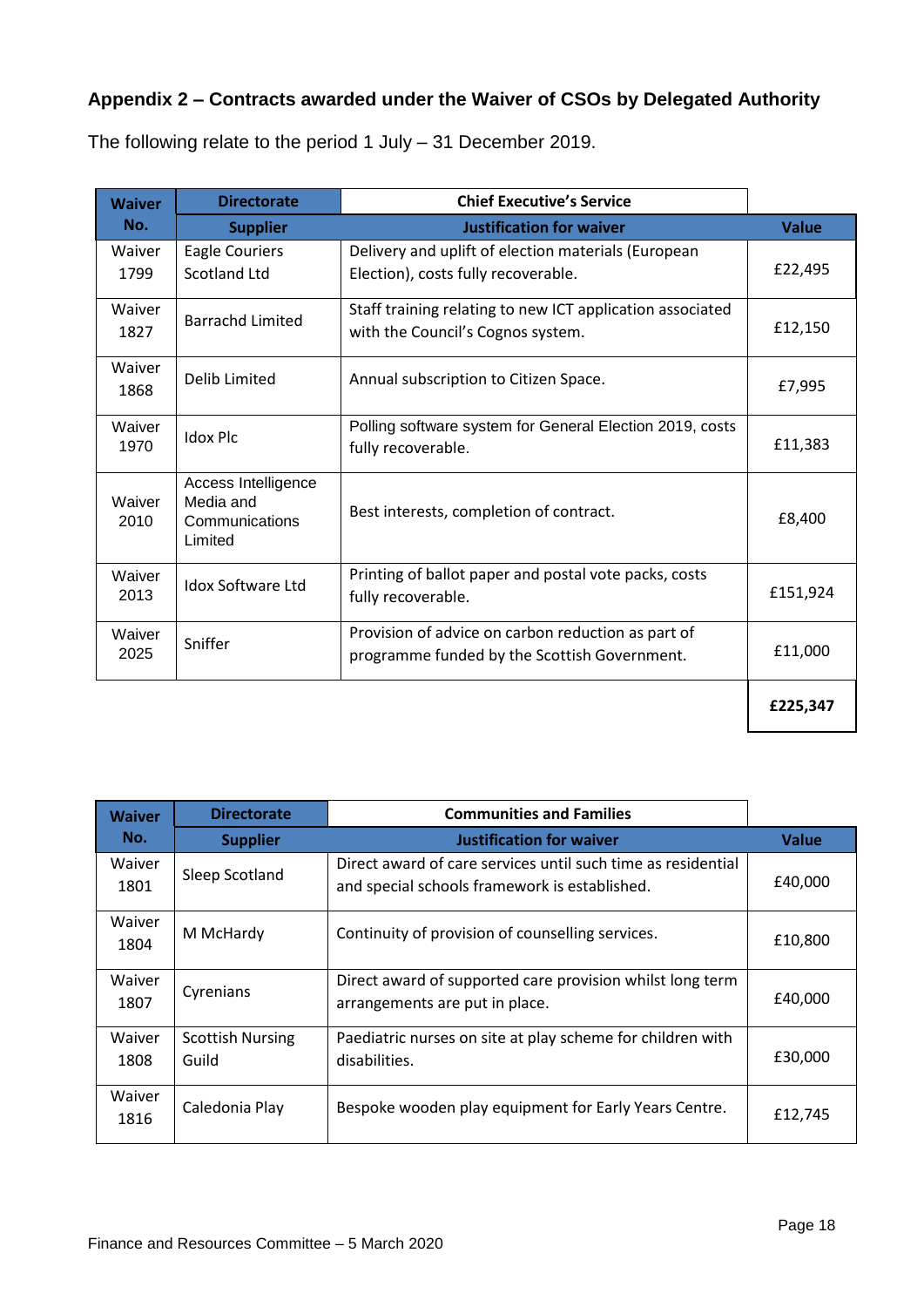| Waiver<br>1829 | <b>Ellustration Ltd</b>                             | Communication materials for the equity workstream of<br>the South East Improvement Collaborative.              | £5,000   |
|----------------|-----------------------------------------------------|----------------------------------------------------------------------------------------------------------------|----------|
| Waiver<br>1830 | St Margaret's<br>Children & Family<br>Care          | Interagency fees for foster adoption matching services.                                                        | £40,270  |
| Waiver<br>1831 | The Award Scheme<br>Ltd                             | Sole supplier of Duke of Edinburgh's Award welcome<br>packs.                                                   | £35,000  |
| Waiver<br>1832 | C Booth Ltd                                         | Production of The Risk factory (TRF) Workbook for<br>schools.                                                  | £8,700   |
| Waiver<br>1833 | Imaginate                                           | Immersive theatre for Castlebrae High School.                                                                  | £45,000  |
| Waiver<br>1834 | Humanutopia<br>Limited                              | Equality training to all pupils at Royal High School.                                                          | £13,200  |
| Waiver<br>1840 | <b>Bethany Christian</b><br>Trust                   | Interim support to establish a home until procurement<br>exercise is finalised.                                | £121,673 |
| Waiver<br>1841 | <b>Dance Division</b><br>Limited                    | Interim dance tuition as part of the current curriculum in<br>schools until procurement exercise is finalised. | £20,000  |
| Waiver<br>1842 | Richmond<br>Fellowship<br>Scotland                  | Support and care provision to a young person.                                                                  | £68,000  |
| Waiver<br>1844 | Cameron Veitch                                      | Temporary accommodation for homeless people.                                                                   | £16,800  |
| Waiver<br>1845 | The Williamson<br>Group Ltd                         | Local supply of food for Lagganlia Outdoor Centre.                                                             | £30,000  |
| Waiver<br>1859 | Pivotal Education<br>Limited                        | Staff training on how to change and improve pupil<br>behaviour within the school.                              | £5,785   |
| Waiver<br>1867 | Sahellya                                            | Extension to current contract to allow time for transition<br>of staff and service users to new provider.      | £50,729  |
| Waiver<br>1882 | Dr S Rieuwerts                                      | Languages teaching support for implementation of<br>Scottish Government 1+2 Approach to Learning.              | £18,200  |
| Waiver<br>1883 | U-Evolve                                            | Therapeutic programme for school children at<br>Craigroyston High School.                                      | £19,740  |
| Waiver<br>1884 | <b>SCRAN Academy</b>                                | Alternative learning curriculum support for young people<br>at Craigroyston High School.                       | £44,074  |
| Waiver<br>1887 | Ardroy Outdoor<br><b>Education Centre</b><br>(AOEC) | Residential experience for young people as part of the<br>champions board model.                               | £3,220   |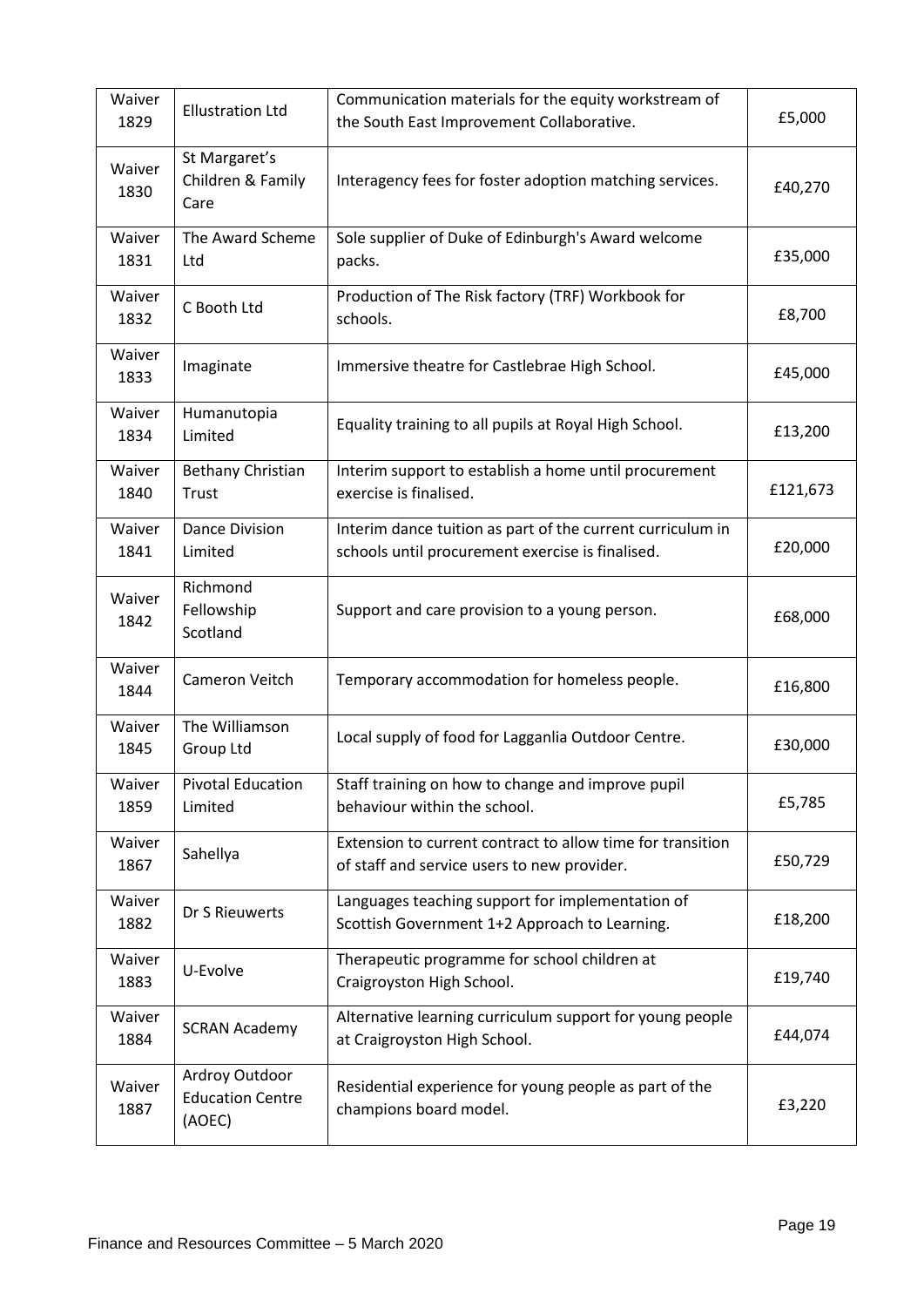| Waiver<br>1891 | Gibbon Lawson<br>McKee Ltd                          | Asset management for Lagganlia.                                                                                | £14,625  |
|----------------|-----------------------------------------------------|----------------------------------------------------------------------------------------------------------------|----------|
| Waiver<br>1892 | Port Edgar<br><b>Watersports CIC</b>                | Use of Port Edgar to facilitate High School National 5<br>Maritime Skills Course.                              | £8,700   |
| Waiver<br>1893 | <b>Crew 2000</b><br>(Scotland) Ltd                  | Drug and alcohol support services for young people.                                                            | £10,266  |
| Waiver<br>1896 | The Action Group                                    | Careers advice for minority ethnic carers ahead of new<br>carers framework being put in place.                 | £12,208  |
| Waiver<br>1898 | Communication<br>Crossroads Inc                     | Training for children and persons with ASD and related<br>disabilities, and their families.                    | £8,777   |
| Waiver<br>1902 | <b>Thempra Social</b><br>Pedagogy CIC               | Training to increase staff awareness of social pedagogy<br>processes.                                          | £11,730  |
| Waiver<br>1903 | Primecare Health<br>Ltd                             | Care support for young person transitioning to supported<br>accommodation.                                     | £20,000  |
| Waiver<br>1905 | <b>WWCCTV</b>                                       | SIM renewals for mobile CCTV airtime monitoring facility<br>operating 24/7, 365 days per year.                 | £6,499   |
| Waiver<br>1910 | <b>Tes Scotland</b>                                 | Advertising for teacher vacancies.                                                                             | £6,000   |
| Waiver<br>1911 | Portakabin                                          | Assembly for portakabin at Sighthill Primary School<br>following move from Tynecastle.                         | £243,118 |
| Waiver<br>1912 | <b>Hays Specialist</b><br>Recruitment<br>Agency Ltd | Sourcing of additional staff for the Council's workshops to<br>assist in the maintenance of school grounds.    | £49,999  |
| Waiver<br>1913 | Gateway Shared<br>Services                          | Schools work placement services.                                                                               | £15,525  |
| Waiver<br>1920 | <b>Terryberry Limited</b>                           | Long service awards for Communities and Families staff.                                                        | £6,721   |
| Waiver<br>1921 | Barnardo's Caern                                    | Residential service for short breaks for children with<br>disabilities.                                        | £45,000  |
| Waiver<br>1922 | The Edinburgh<br>Remakery Ltd                       | Reconditioning of ICT equipment for use by refugees<br>resettled in Edinburgh.                                 | £8,400   |
| Waiver<br>1925 | <b>Glenrothes Taxi</b><br>Centre Ltd                | Taxi transport for service users with additional support<br>needs in the Fife area.                            | £49,000  |
| Waiver<br>1926 | Career Ready                                        | Bespoke software for connecting school leavers with<br>employment opportunities.                               | £24,000  |
| Waiver<br>1927 | Gold and Gray<br>Soccer Academy                     | Bespoke support programme to improve behaviour and<br>attainment based around physical activity and wellbeing. | £49,500  |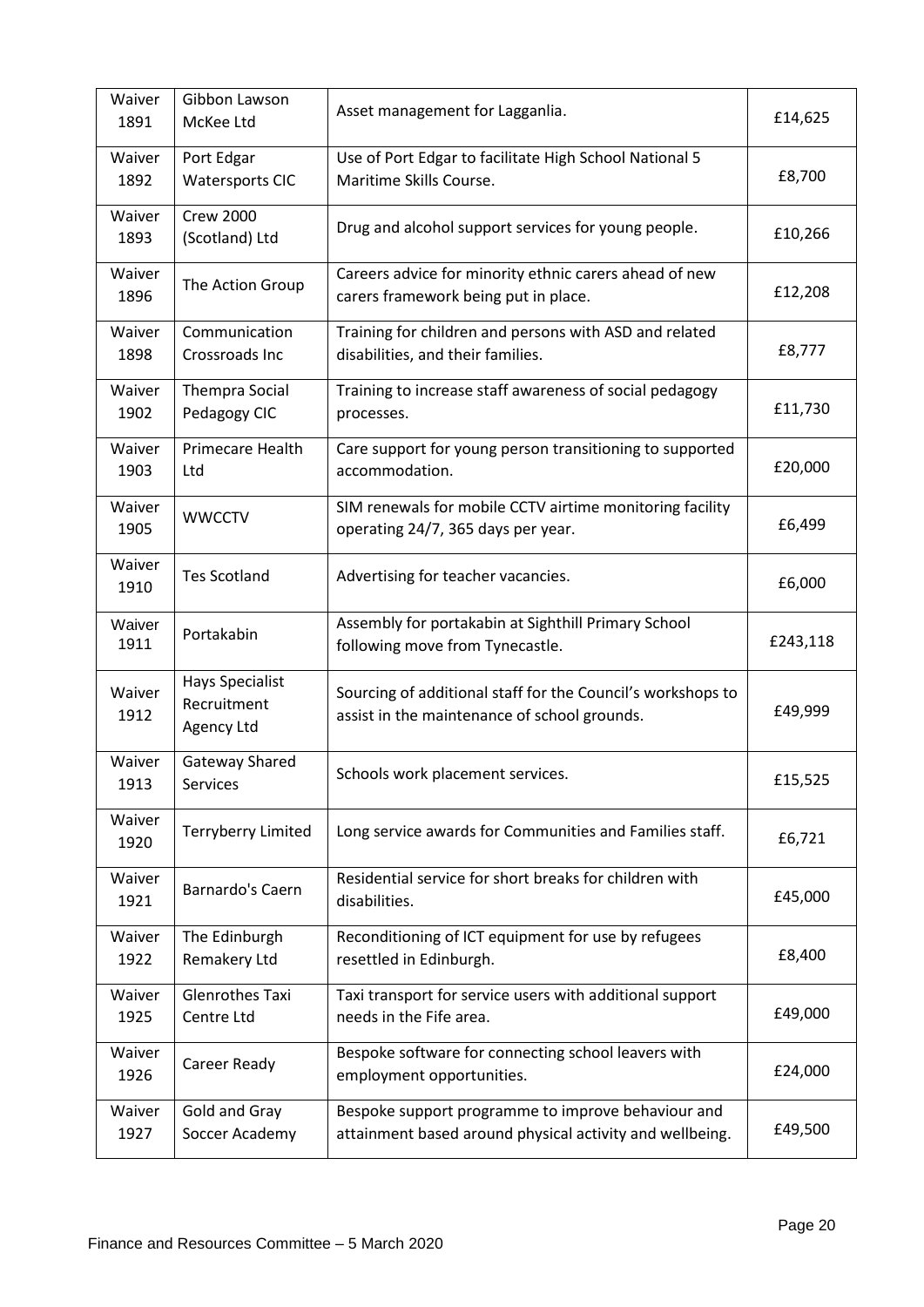| Waiver<br>1929 | John Winstanley &<br>Company Ltd                                             | Equipment for foster and emergency care placements.                                                                | £50,000  |
|----------------|------------------------------------------------------------------------------|--------------------------------------------------------------------------------------------------------------------|----------|
| Waiver<br>1930 | <b>Hays Specialist</b><br><b>Recruitment Ltd</b>                             | Short-term staffing for Health & Social Care transport<br>routes as contracted supplier unable to provide staff.   | £50,000  |
| Waiver<br>1935 | North Edinburgh<br>Childcare                                                 | Extension for delivery of SVQ3 Social Services Children<br>and Young People whilst tendering activity is underway. | £30,400  |
| Waiver<br>1937 | Cameron Veitch                                                               | Pilot of house share model to ensure statutory<br>requirements are met, improve service and reduce costs.          | £11,970  |
| Waiver<br>1940 | <b>HPC Laser Ltd</b>                                                         | Printer required for design and technology coursework at<br>Trinity Academy.                                       | £6,250   |
| Waiver<br>1943 | <b>Ruth Miskin</b><br>Literacy Ltd                                           | Bespoke training intervention programmes, intellectual<br>property rights.                                         | £20,000  |
| Waiver<br>1945 | South London and<br><b>Maudsley NHS</b><br><b>Foundation Trust</b>           | Support for hard to reach families, with young people<br>aged 11-17, at risk of coming into Council care.          | £53,650  |
| Waiver<br>1946 | Four Square<br>Scotland                                                      | Short term extension to contract supporting abuse<br>victims into accommodation until new contract in place.       | £15,360  |
| Waiver<br>1960 | <b>MGM Timber</b><br><b>Scotland Limited</b>                                 | Temporary solution in advance of SXL contracts being<br>adopted for use.                                           | £12,500  |
| Waiver<br>1961 | Ajenta Limited                                                               | ICT equipment and software system for new Castlebrae<br>High School to improve outcomes.                           | £12,651  |
| Waiver<br>1962 | <b>Edict Training Ltd</b>                                                    | System for tracking attainment in schools, sole provider<br>of the required specification.                         | £48,000  |
| Waiver<br>1965 | Cyrenians                                                                    | Short term extension to residential care until new<br>contract in place via Framework.                             | £20,000  |
| Waiver<br>1975 | Ashdown<br><b>Education Ltd</b>                                              | Staff training for schools across the City, provider of the<br>required specification.                             | £20,000  |
| Waiver<br>1978 | The Guide Dogs for<br>The Blind<br>Association                               | Short term contract to support children with sight<br>difficulties until new contract is tendered and in place.    | £30,150  |
| Waiver<br>1982 | Eagle Couriers<br><b>Scotland Ltd</b>                                        | Sorting, packaging and delivery of Council produced<br>magazine, best interests.                                   | £5,500   |
| Waiver<br>1986 | Primecare Health<br>Ltd                                                      | One-off temporary support arrangement urgently<br>required for a young person.                                     | £130,000 |
| Waiver<br>1987 | Edinburgh Young<br>Carers,<br><b>Broomhouse</b><br>Centre, Capital<br>Carers | Direct awards to three young carer organisations to pilot<br>young carers statement processes.                     | £30,000  |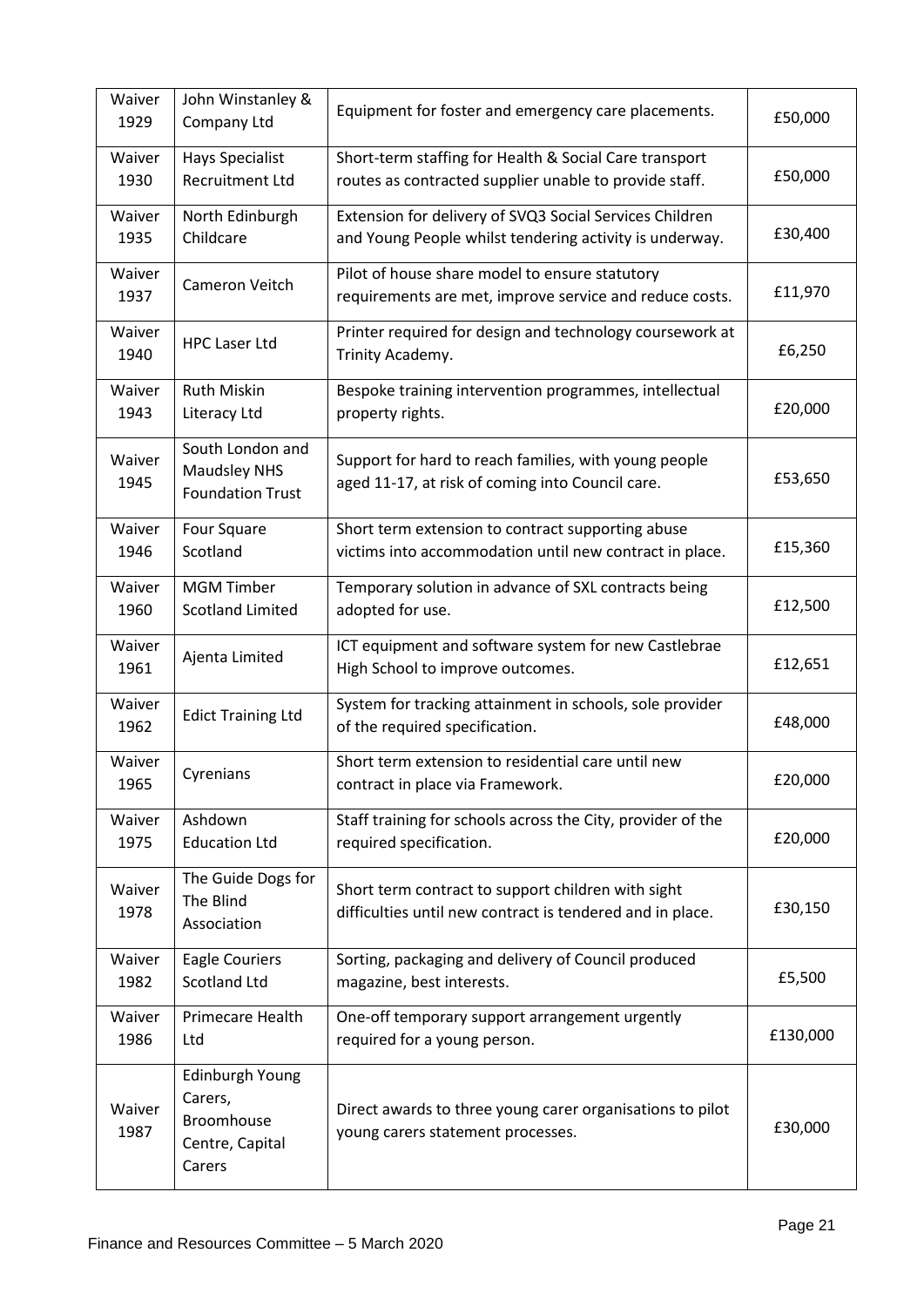| Waiver<br>1989 | Play Therapy Base<br>Ltd                                   | Specialist play therapy support for children under Pupil<br>Equity Funding (PEF).                            | £9,500     |
|----------------|------------------------------------------------------------|--------------------------------------------------------------------------------------------------------------|------------|
| Waiver<br>1991 | <b>Barnados</b>                                            | Support to primary school children to enhance<br>opportunity to access curriculum and improve learning.      | £35,000    |
| Waiver<br>1994 | <b>Glasgow City</b><br>Council                             | Short term extension to manage schools work placements<br>service until brought in house.                    | £14,750    |
| Waiver<br>1996 | Humanutopia Ltd                                            | Workshops for S2 - S6 to empower students to take<br>control of their lives by making better choices.        | £6,900     |
| Waiver<br>1997 | K Dewar                                                    | Independent significant case review in respect of a high-<br>risk offender.                                  | £9,500     |
| Waiver<br>2007 | <b>Bill Rodgers</b><br>Education<br><b>Consultancy Pty</b> | Expert speaker in behaviour management event to be<br>attended by 160 school staff.                          | £7,000     |
| Waiver<br>2009 | Barnardos's<br>Scotland                                    | Specialist support and training for Council staff relating to<br>child exploitation.                         | £27,756    |
| Waiver<br>2016 | <b>VeloSolutions UK</b>                                    | Specialist design and build contractor.                                                                      | £100,000   |
| Waiver<br>2021 | Edinburgh<br>Development<br>Group                          | Short-term project to trial support for young people with<br>disabilities in their transition to adult life. | £15,431    |
| Waiver<br>2022 | Waterlogic                                                 | Short-term extension to existing contract whilst long-<br>term options are explored.                         | £30,000    |
| Waiver<br>2023 | <b>Action For Children</b>                                 | Specialist unit support for young people with complex<br>education needs.                                    | £20,000    |
| Waiver<br>2026 | Advanceworx<br>Creative<br>Communications<br>Limited       | Continuation of services to support the experience<br>outdoors website.                                      | £19,500    |
| Waiver<br>2029 | Scran Academy CIC                                          | Alternative curriculum for pupils with barriers to their<br>learning in both Craigroyston and Leith schools. | £48,000    |
| Waiver<br>2032 | Ajenta Limited                                             | Gaelic language equipment, video teaching space in<br>classrooms supporting teaching delivery.               | £28,730    |
| Waiver<br>2033 | Edge Public<br><b>Solutions Ltd</b>                        | Consultancy to assist with identifying savings proposals.                                                    | £30,000    |
|                |                                                            |                                                                                                              | £2,217,502 |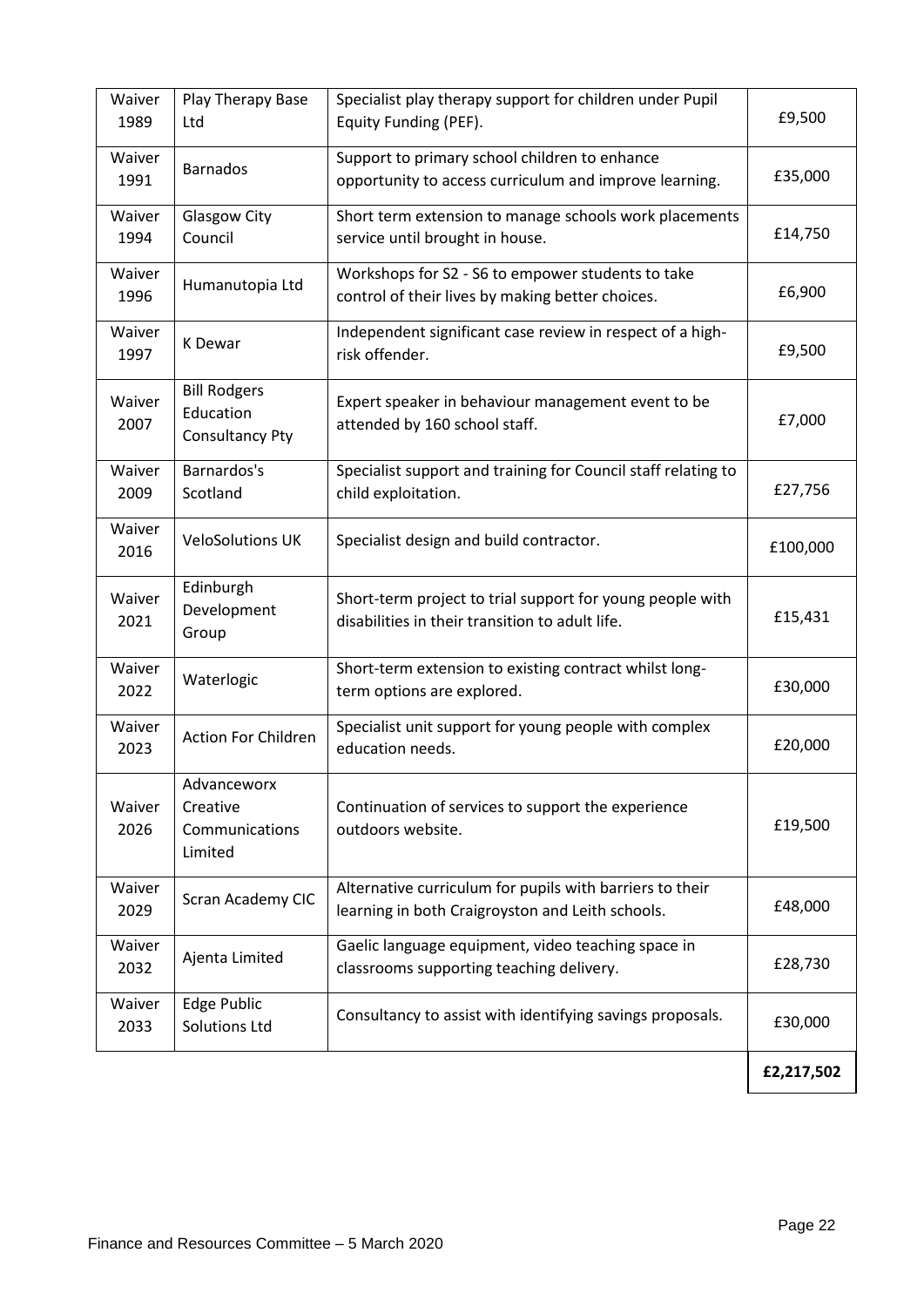| <b>Waiver</b>  | <b>Directorate</b>                 | <b>Health and Social Care</b>                                                                          |              |
|----------------|------------------------------------|--------------------------------------------------------------------------------------------------------|--------------|
| No.            | <b>Supplier</b>                    | <b>Justification for waiver</b>                                                                        | <b>Value</b> |
| Waiver<br>1835 | Allpay Limited                     | Interim arrangement for payment system until tender<br>completed.                                      | £65,568      |
| Waiver<br>1890 | <b>Airts Consulting</b><br>Limited | Annual support and licence costs for TEND system<br>relating to loans management system.               | £24,460      |
| Waiver<br>1953 | <b>UK Smart Recovery</b>           | Evidence based mutual aid intervention, intellectual<br>property rights.                               | £19,200      |
| Waiver<br>1990 | H <sub>1</sub> Healthcare          | Short breaks service for adults with learning disabilities,<br>not available from contracted supplier. | £10.000      |
|                |                                    |                                                                                                        | £119,228     |

| <b>Waiver</b>  | <b>Directorate</b>                                  | Place                                                                                                         |              |
|----------------|-----------------------------------------------------|---------------------------------------------------------------------------------------------------------------|--------------|
| No.            | <b>Supplier</b>                                     | <b>Justification for waiver</b>                                                                               | <b>Value</b> |
| Waiver<br>1802 | Vivedia Limited                                     | Music and media for funeral services, continuity of<br>service.                                               | £17,000      |
| Waiver<br>1817 | S Flack Consultancy<br>Ltd                          | Unique experience in the development of the only<br>current work place parking levy in the UK.                | £11,000      |
| Waiver<br>1818 | IOM Consulting Ltd                                  | Expert occupational health technical advice.                                                                  | £18,778      |
| Waiver<br>1837 | <b>Tecalemit Garage</b><br>Equipment<br>Company Ltd | Repair of the bespoke brake testing unit at Russell Road,<br>fleet services.                                  | £6,502       |
| Waiver<br>1850 | <b>Living Streets</b>                               | Motivational tool to encourage active travel in schools.                                                      | £33,000      |
| Waiver<br>1852 | Arcadis                                             | Capacity studies on five housing sites to examine<br>possibilities for off-site construction.                 | £24,000      |
| Waiver<br>1862 | Ollywood Limited                                    | Pop up park in Cockburn Street as part of Summer<br>Streets.                                                  | £20,000      |
| Waiver<br>1865 | <b>SGS UK Ltd</b>                                   | Quality Assurance audit in line with requirements until<br>procurement process for new suppliers is complete. | £5,000       |
| Waiver<br>1866 | CA Traffic Ltd                                      | Short term arrangement for traffic counting software<br>until new system implemented via CGI contract.        | £20,000      |
| Waiver<br>1870 | <b>Central Law</b><br>Training (Scotland)<br>Ltd    | Paralegal qualification in licensing for staff as part of the<br>honours programme.                           | £42,000      |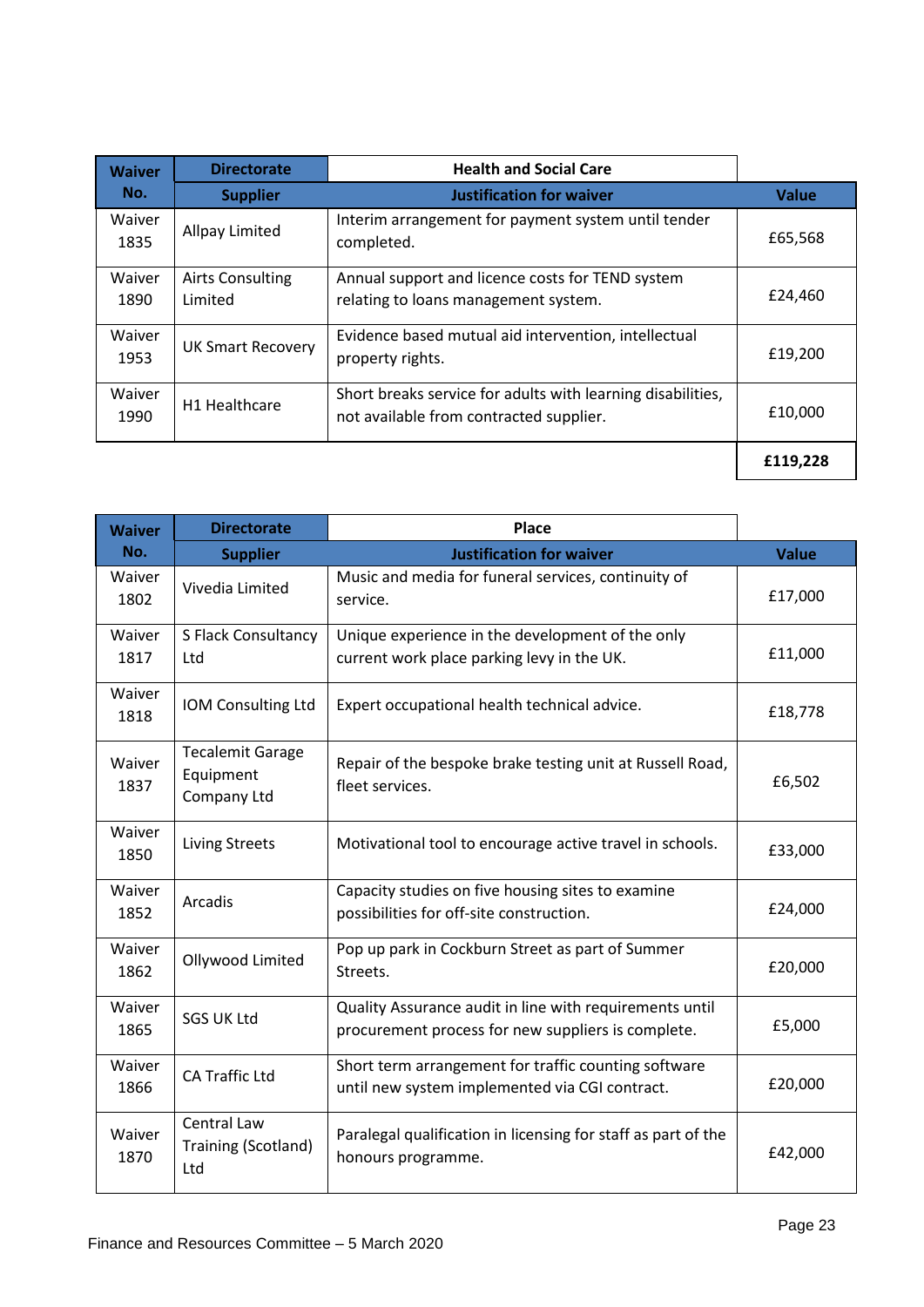| Waiver<br>1873 | The Corner Shop<br><b>PR</b>                                                               | PR campaign for cultural venues sourced via Marketing<br>Edinburgh.                                          | £13,750  |
|----------------|--------------------------------------------------------------------------------------------|--------------------------------------------------------------------------------------------------------------|----------|
| Waiver<br>1874 | The Lane Agency                                                                            | PR campaign for cultural venues sourced via Marketing<br>Edinburgh.                                          | £33,000  |
| Waiver<br>1875 | Owned and<br>Operated                                                                      | PR campaign for cultural venues sourced via Marketing<br>Edinburgh.                                          | £12,360  |
| Waiver<br>1877 | D Stewart Fencing                                                                          | Street signage replacement until completion of<br>procurement exercise.                                      | £10,000  |
| Waiver<br>1878 | <b>Edinburgh Napier</b><br><b>University School</b><br>of Health and<br><b>Social Care</b> | Clinical advisor for the Driver Innovation Safety<br>Challenge.                                              | £14,400. |
| Waiver<br>1881 | Albion<br>Environmental<br>Limited                                                         | Extension of contract for Health & Safety training, audit<br>and guidance relating to waste sites.           | £15,000  |
| Waiver<br>1899 | James Fisher<br><b>Testing Services</b>                                                    | Installation of structural health monitoring equipment<br>on Burnshot Bridge.                                | £37,300  |
| Waiver<br>1900 | <b>SGS UK Ltd</b>                                                                          | QA services to allow for accreditation of ISO 2015 until<br>procurement process complete.                    | £5,500   |
| Waiver<br>1901 | <b>Firth Building</b><br>Products                                                          | Supply and repair of bespoke type window utilised<br>across the Council's multi-storey housing estate.       | £249,000 |
| Waiver<br>1906 | <b>TWM Traffic</b><br><b>Control Systems</b><br>Ltd                                        | School Streets project at three primary schools (Leith, St<br>Mary's Leith and Gilmerton).                   | £20,105  |
| Waiver<br>1907 | Lothian Community<br><b>Transport Services</b>                                             | Interim customer service training ahead of full tender<br>exercise.                                          | £20,000  |
| Waiver<br>1908 | <b>IED Training</b><br><b>Solutions Ltd</b>                                                | Interim arrangement relating to conflict resolution<br>training.                                             | £25,000  |
| Waiver<br>1914 | <b>Freight Transport</b><br>Association                                                    | Downloading and analysis of data stored within the<br>digital tachographs large good vehicles.               | £23,000  |
| Waiver<br>1918 | SeatGeek<br><b>Entertainment Ltd</b>                                                       | Proprietary ticketing software for The Usher Hall.                                                           | £13,000  |
| Waiver<br>1919 | Storm ID Ltd                                                                               | Annual payment for quarterly maintenance and hosting<br>of the Invest Edinburgh website, proprietary rights. | £5,500   |
| Waiver<br>1932 | The Royal Highland<br>and Agricultural<br>Society of Royal<br><b>Highland Centre</b>       | Urgent removal of road markings to avoid traffic delays<br>during Royal Highland Show.                       | £7,221   |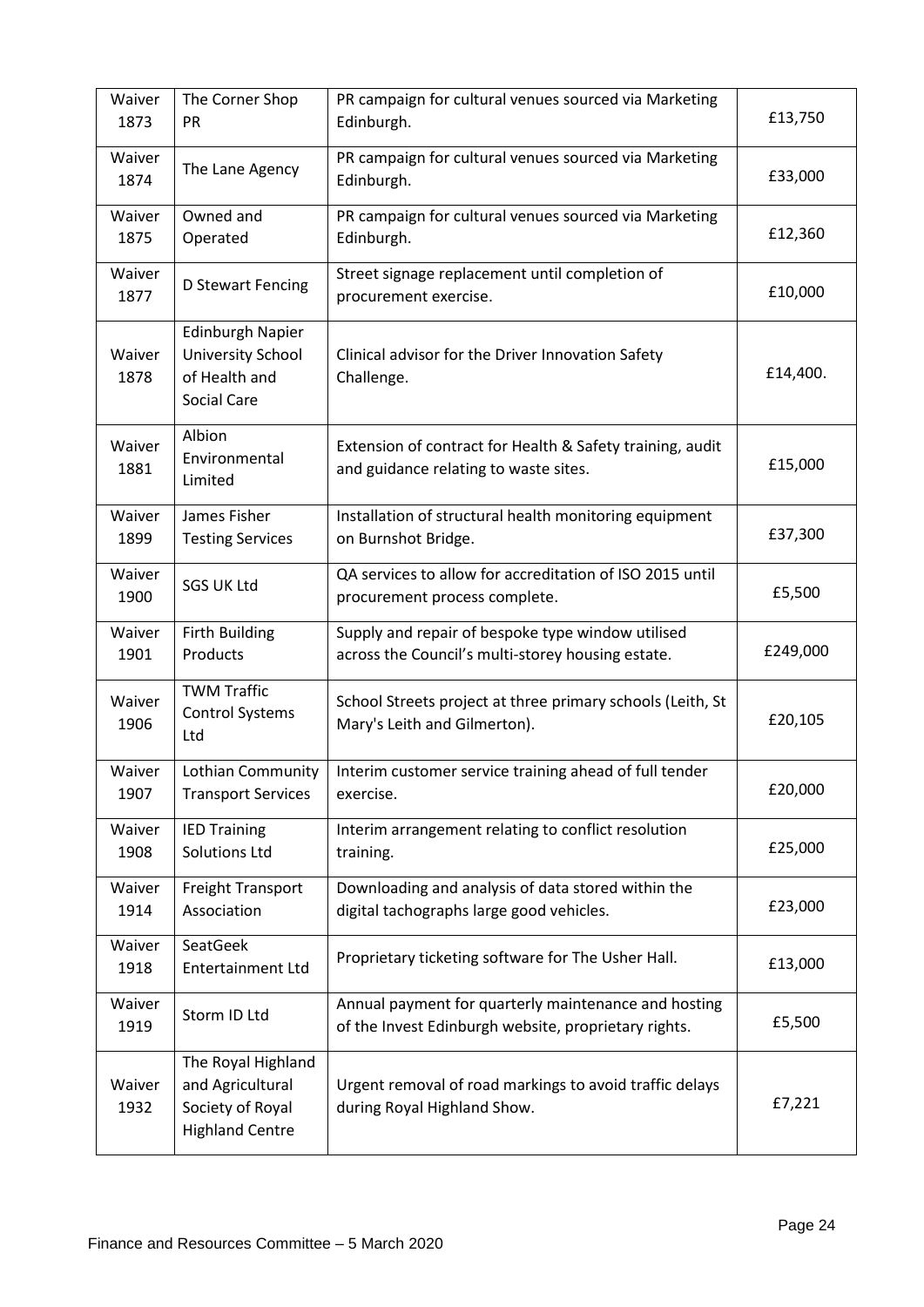| Waiver<br>1933 | <b>ISG Construction</b>                                        | One-off removal of bollards by contractor already on<br>site, best interests.                     | £5,854   |
|----------------|----------------------------------------------------------------|---------------------------------------------------------------------------------------------------|----------|
| Waiver         | <b>Edinburgh Napier</b>                                        | Study into implications of Council's commitments to                                               | £9,754   |
| 1936           | University                                                     | achieving zero carbon by 2030 on housing programme.                                               |          |
| Waiver         | University of                                                  | ICT specialist advisor role to support the Driver                                                 | £7,800   |
| 1938           | Stirling                                                       | Innovation Safety Challenge.                                                                      |          |
| Waiver         | Distribution                                                   | Mail distribution for specific road capital improvement                                           | £55,000  |
| 1944           | Unlimited                                                      | projects.                                                                                         |          |
| Waiver<br>1948 | T Wedderburn                                                   | Support for Open Streets Programme until tender<br>exercise for these services can be finalised.  | £31,000  |
| Waiver<br>1951 | <b>Fuchs Lubricants</b><br><b>UK Plc</b>                       | Interim supply of goods until tender process complete.                                            | £22,000  |
| Waiver         | Changeworks                                                    | Short term extension of current contract to coincide                                              | £15,000  |
| 1955           | <b>Recycling Ltd</b>                                           | with future tender award timescales.                                                              |          |
| Waiver<br>1957 | It Is On Limited                                               | Vouchers for businesses affected by the Tram extension<br>to encourage footfall.                  | £46,000  |
| Waiver         | <b>Heart of Midlothian</b>                                     | Venue hire for awards event, costs recoverable from                                               | £5,000   |
| 1963           | <b>PLC</b>                                                     | third parties.                                                                                    |          |
| Waiver<br>1969 | N Garner                                                       | Support for Open Streets Programme until tender<br>exercise for these services can be undertaken. | £29,000  |
| Waiver         | <b>Hays Specialist</b>                                         | Recruitment of specialist staff to support Housing                                                | £25,932  |
| 1971           | <b>Recruitment Ltd</b>                                         | Programme, not available through contracted supplier.                                             |          |
| Waiver         | Horne Engineering                                              | Purchase of thermostatic mixing valves to meet safety                                             | £20,000  |
| 1973           | Ltd                                                            | requirements for the corporate estate.                                                            |          |
| Waiver<br>1974 | <b>BR Hallworth Ltd</b>                                        | Technical and software support for the tram priority<br>system (SPRUCE), proprietary rights.      | £22,500  |
| Waiver         | Servest Arthur                                                 | Supply and installation of electric vehicle chargers to                                           | £50,000  |
| 1985           | McKay Limited                                                  | support Council fleet.                                                                            |          |
| Waiver<br>1992 | ESRI (UK) Ltd                                                  | Annual maintenance for ICT server software relating to<br>geographical information systems.       | £11,328  |
| Waiver         | Q-Free (Bristol) UK                                            | Repair and maintenance of traffic counters by the                                                 | £25,000  |
| 1998           | Limited                                                        | equipment supplier.                                                                               |          |
| Waiver<br>2002 | Lothian buses,<br>Edinburgh Coach<br>Lines, Waverley<br>Travel | Short term extensions to contracts for supported bus<br>routes until new contracts in place 2020. | £234,000 |
| Waiver<br>2005 | Rhinowash Ltd                                                  | Short term extension to contract for vehicle washing<br>until tender process is finalised.        | £14,000  |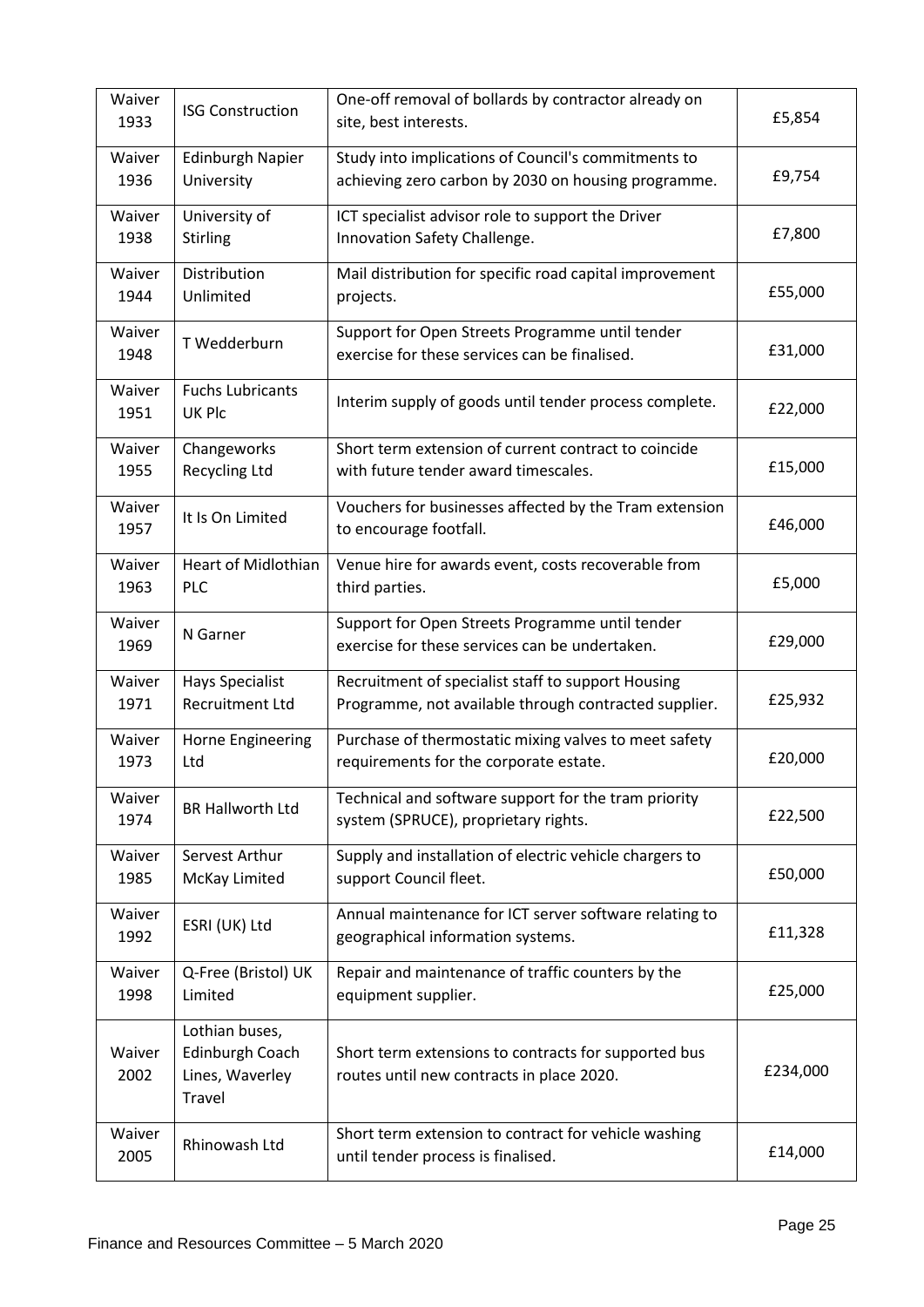| Waiver<br>2006 | IronPlanet UK Ltd                          | Council vehicle disposal through re-sale, best interests.                                                        | £20,000    |
|----------------|--------------------------------------------|------------------------------------------------------------------------------------------------------------------|------------|
| Waiver<br>2008 | Nationwide Data<br>Collection              | Completion of cycle traffic surveys in support of Public<br>Hearing into new cycle related project.              | £7,000     |
| Waiver<br>2014 | M McKenzie                                 | Short-term extension for recycling of waste wood until<br>SXL Framework is put in place and available for use.   | £49,000    |
| Waiver<br>2017 | <b>Willis Towers</b><br>Watson             | Completion of review relating to operational risk<br>insurance, Millerhill, by existing advisors.                | £8,100     |
| Waiver<br>2018 | Contenur                                   | Purchase of trial products with a view to replacement of<br>existing specification of communal bins.             | £49,000    |
| Waiver<br>2019 | <b>BT PLC</b>                              | Relocation of a BT phonebox from Westside Plaza, sole<br>provider.                                               | £9,988     |
| Waiver<br>2020 | AllStar                                    | Temporary provision of fuel cards for staff using fleet<br>vehicles who cannot easily access Council fuel sites. | £36,000    |
| Waiver<br>2036 | Charted Institute of<br>Housing (Scotland) | Sponsorship, exhibition and delegate attendance at the<br>CIH Scotland Housing Festival in EICC March 2020.      | £9,555     |
|                |                                            |                                                                                                                  | £1,519,227 |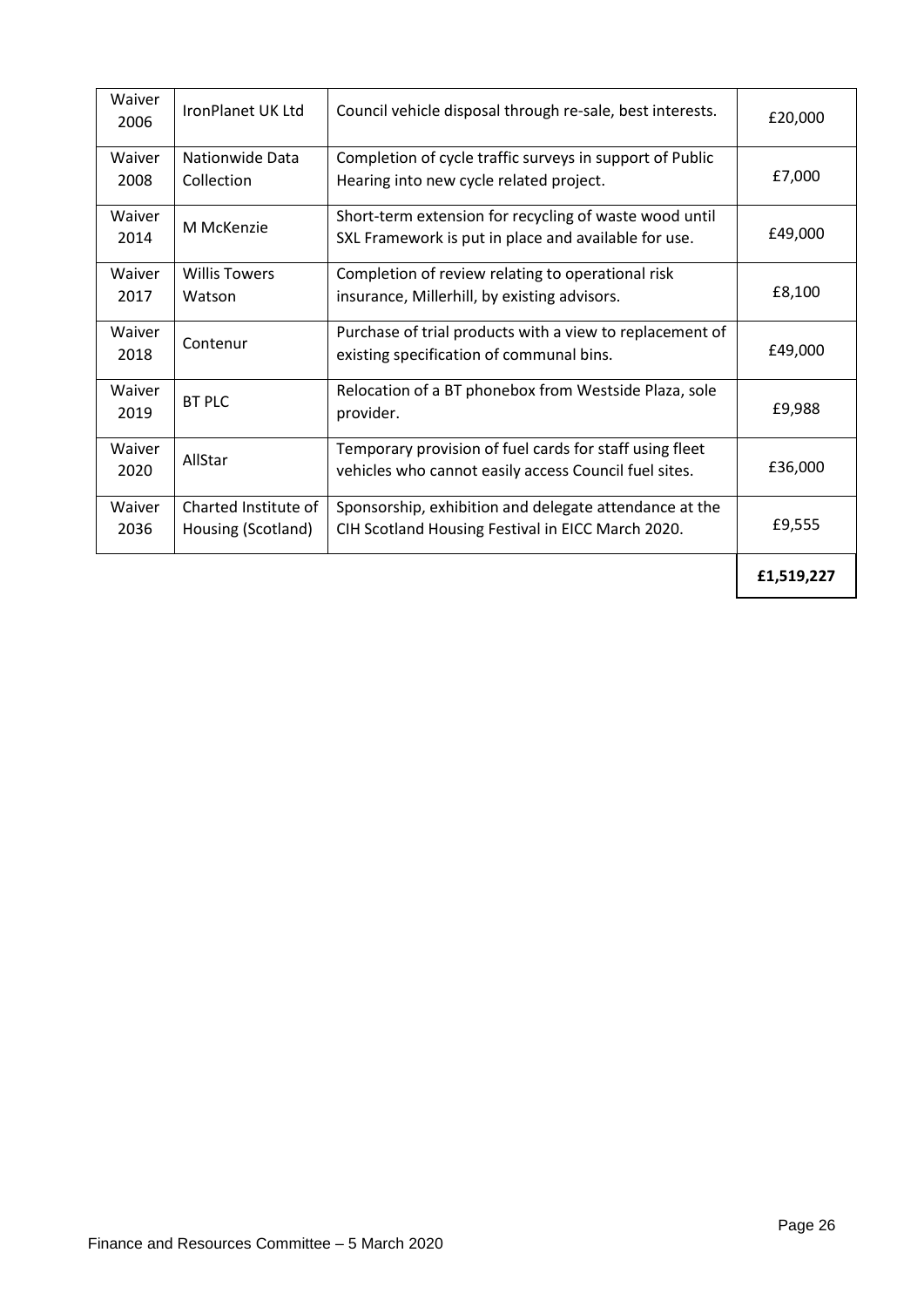| <b>Waiver</b>  | <b>Directorate</b>                                      | <b>Resources</b>                                                                                                 |              |
|----------------|---------------------------------------------------------|------------------------------------------------------------------------------------------------------------------|--------------|
| No.            | <b>Supplier</b>                                         | <b>Justification for waiver</b>                                                                                  | <b>Value</b> |
| Waiver<br>1793 | <b>Link Asset Services</b>                              | Review of Council loans as a result of legislative change.                                                       | £50,000      |
| Waiver<br>1812 | Livingston James<br>Limited                             | Continuance of work to support Internal Audit Plan, not<br>available through contracted supplier.                | £12,000      |
| Waiver<br>1815 | Stevenson<br>Electrical<br><b>Contractors Ltd</b>       | Local provision of electrical products and services for<br>Benmore Outdoor Education Centre.                     | £5,000       |
| Waiver<br>1836 | Headtorch                                               | In-depth mental health awareness training for<br>managers.                                                       | £25,000      |
| Waiver<br>1851 | Coulters Legal LLP                                      | Continuity of service provision for minor element of the<br>Legal Services Framework, best interests.            | £50,000      |
| Waiver<br>1860 | <b>Grange Door</b><br>Systems Ltd                       | Legal obligation to install parking barriers as part of<br>ground lease arrangement.                             | £14,779      |
| Waiver<br>1897 | Michael Page<br>International<br><b>Recruitment Ltd</b> | Temporary support related to Internal Audit Plan, not<br>available through contracted supplier.                  | £17,440      |
| Waiver<br>1904 | <b>Cathcart Associates</b>                              | Recruitment of Lead Health and Safety Trainer, unable<br>to be sourced through standard recruitment process.     | £8,600       |
| Waiver<br>1909 | Co Star UK                                              | Property evaluation and information service, sole<br>provider of specific service.                               | £10,958      |
| Waiver<br>1923 | <b>Midland Software</b><br>Limited                      | Consultancy relating to reporting packs in the current<br>HR system for improvements to ERP System.              | £5,850       |
| Waiver<br>1924 | <b>Neos Learning</b><br>Limited                         | Specialist finance training and facilitation to improve<br>deliverability of savings and management information. | £36,500      |
| Waiver<br>1928 | <b>Veracity Systems</b><br>Ltd                          | Maintenance of alarm system software, proprietary<br>rights.                                                     | £20,000      |
| Waiver<br>1939 | <b>RHT Scotland</b><br>Limited                          | Clearance of remaining furniture at 329 High Street.                                                             | £21,635      |
| Waiver<br>1949 | <b>GVA Grimley Ltd</b>                                  | Consultant familiar with the EICC project, to undertake<br>review of third party work in this regard.            | £12,808      |
| Waiver<br>1952 | Wider Plan Ltd                                          | Short extension to childcare voucher provision as a<br>result of Scottish Government time extension.             | £11,335      |
| Waiver<br>1959 | Team Netsol Ltd                                         | Online form capability for Housing Benefit and Council<br>Tax Benefit forms.                                     | £48,000      |
| Waiver<br>1972 | Premiertec<br><b>Consulting Limited</b>                 | Initial appointment to support ERP project, to avoid<br>delay, pending contact award through CGI contract.       | £30,000      |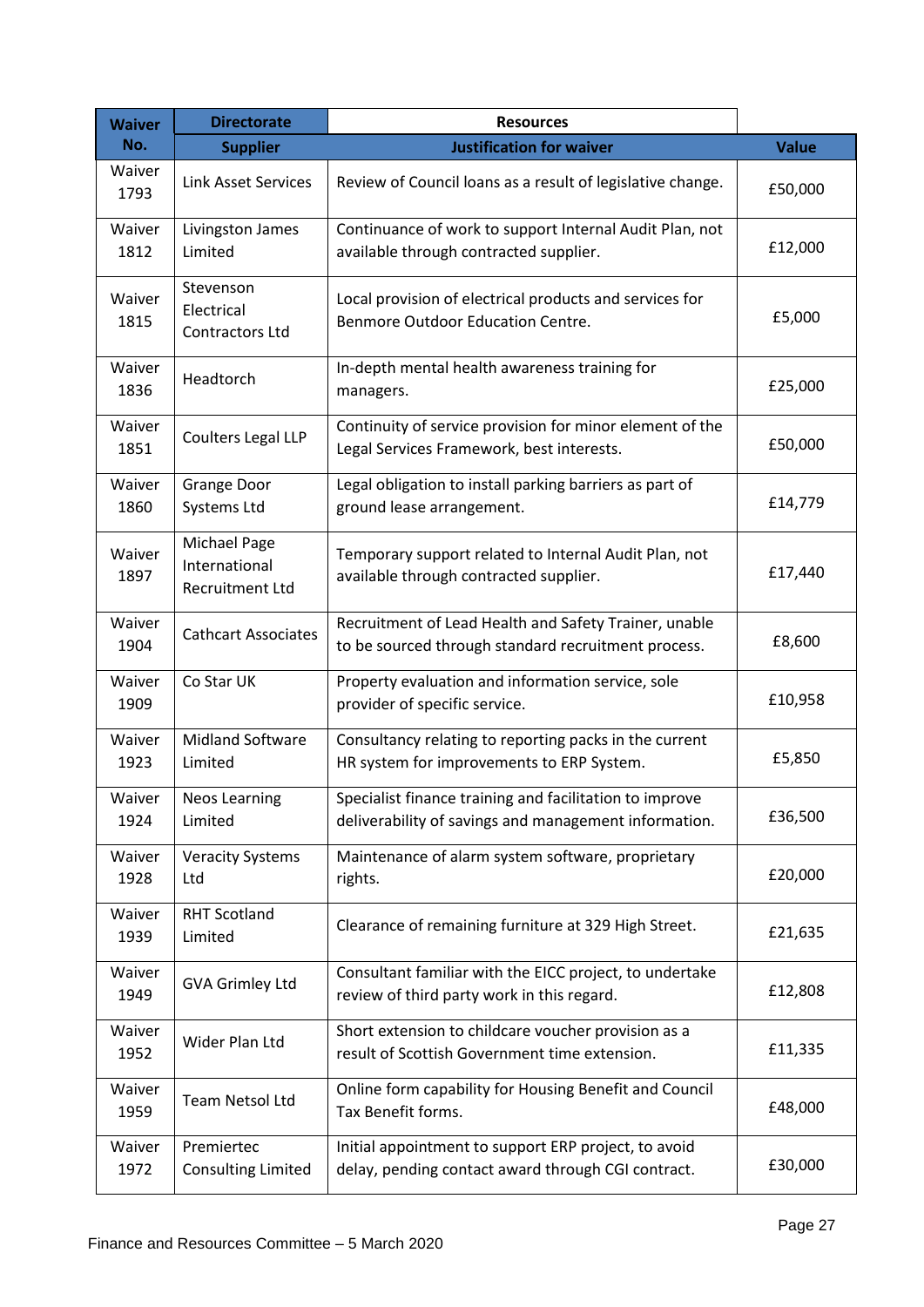| Waiver<br>1976 | Ennova Law                                       | To provide continuity of service on a temporary basis<br>for an element of the legal service framework.        | £49,999  |
|----------------|--------------------------------------------------|----------------------------------------------------------------------------------------------------------------|----------|
| Waiver<br>1977 | <b>Hays Specialist</b><br><b>Recruitment Ltd</b> | Backfill of a vacancy within the internal audit team.                                                          | £18,650  |
| Waiver<br>1988 | <b>TerryBerry</b>                                | Provision of staff long service awards for Place, HSC and<br><b>Chief Executive Directorates.</b>              | £6,500   |
| Waiver<br>1993 | <b>SGS UK Ltd</b>                                | Short term audit requirement for facilities management<br>ISO accreditation until tender process is finalised. | £9,120   |
| Waiver<br>1999 | <b>Tower Leasing Ltd</b>                         | Finance company for EXCEL vending, to support<br>continued lease of vending machines in schools.               | £15,000  |
| Waiver<br>2000 | Spotless<br>Commercial<br><b>Cleaning Ltd</b>    | Short term cleaning services to allow tender exercise to<br>be completed.                                      | £12,000  |
| Waiver<br>2003 | NHS Lothian -<br>Lothian Health<br>Board         | Essential training for Council staff in the management<br>and administration of medicines.                     | £26,552  |
|                |                                                  |                                                                                                                | £517,726 |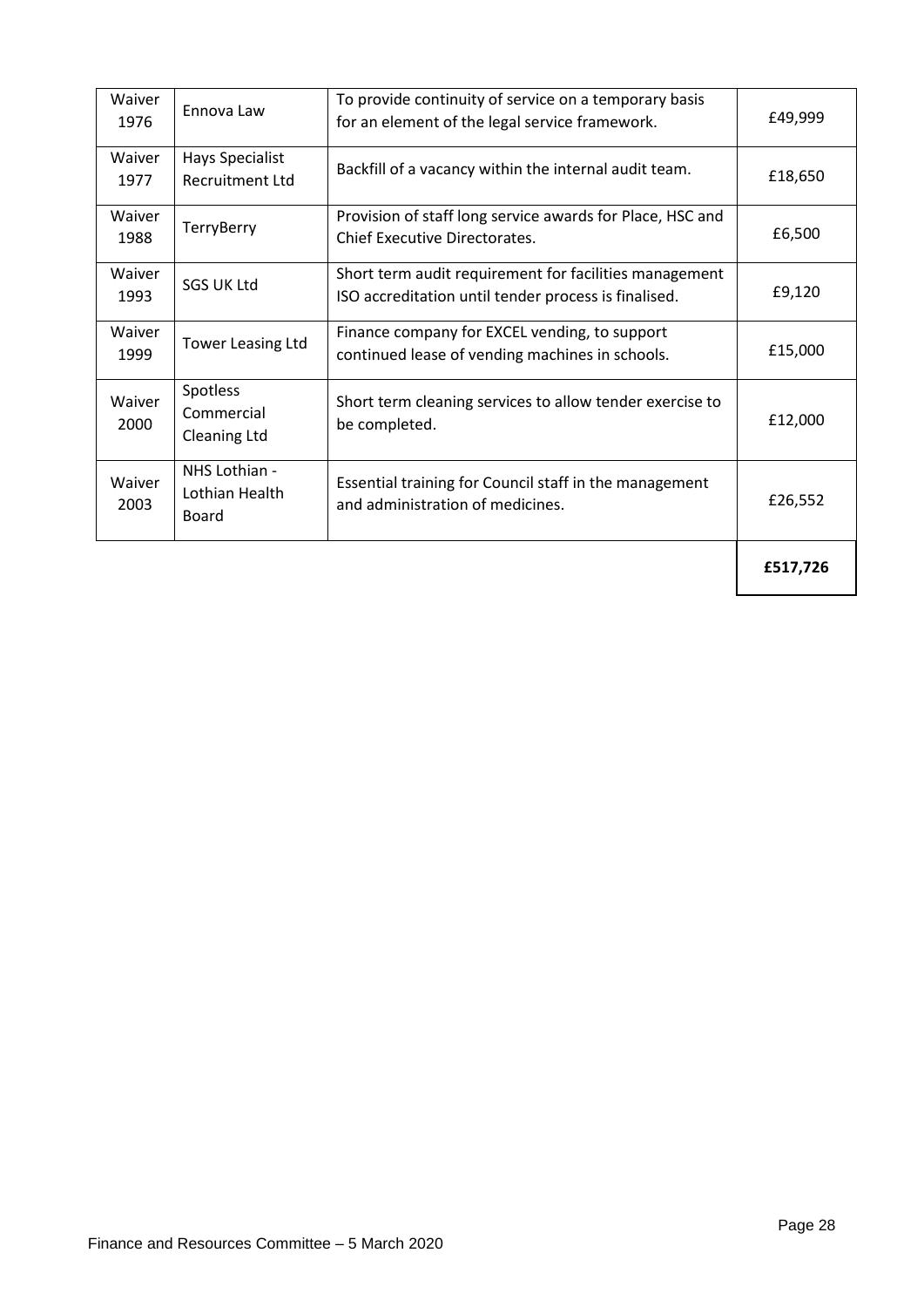# **Appendix 3 – Contracts awarded under the Waiver of CSOs by Committee approval**

The following relate to the period 1 July – 31 December 2019.

| Waiver | <b>Directorate</b>  | <b>Communities and Families</b>                                                                                                                                                    |              |
|--------|---------------------|------------------------------------------------------------------------------------------------------------------------------------------------------------------------------------|--------------|
| No.    | <b>Supplier</b>     | <b>Justification for waiver</b>                                                                                                                                                    | <b>Value</b> |
| 2031   | Action for Children | Payment as contribution to the cost of short break<br>provision for disabled children as part of a service<br>level agreement with NHS Lothian and the other<br>Lothians Councils. | £308,533     |
|        |                     |                                                                                                                                                                                    | £308,533     |

| <b>Waiver</b>  | <b>Directorate</b>                                                | <b>Place</b>                                                                                                                                                                                                                  |              |
|----------------|-------------------------------------------------------------------|-------------------------------------------------------------------------------------------------------------------------------------------------------------------------------------------------------------------------------|--------------|
| No.            | <b>Supplier</b>                                                   | <b>Justification for waiver</b>                                                                                                                                                                                               | <b>Value</b> |
| Waiver<br>2031 | <b>Travis Perkins</b><br><b>Trading Company</b><br>Limited (TPTC) | Supply and delivery of trade materials for the<br>Council's Housing Property service, best interests with<br>regard to timing of the procurement process.                                                                     | £8,000,000   |
| Waiver<br>1941 | Levenseat Ltd                                                     | Treatment and disposal of waste from street cleaning<br>and street sweepings, short term extension until new<br>approach to service provision can be implemented.                                                             | £300,000     |
| Waiver<br>1979 | <b>Anturas Consulting</b><br>Limited                              | Project Director, community consultation and project<br>assurance services for the Edinburgh Tram Project,<br>extensive knowledge of the Project and wide range of<br>expertise of similar light rail projects across the UK. | £776,337     |
|                |                                                                   |                                                                                                                                                                                                                               | £9,076,337   |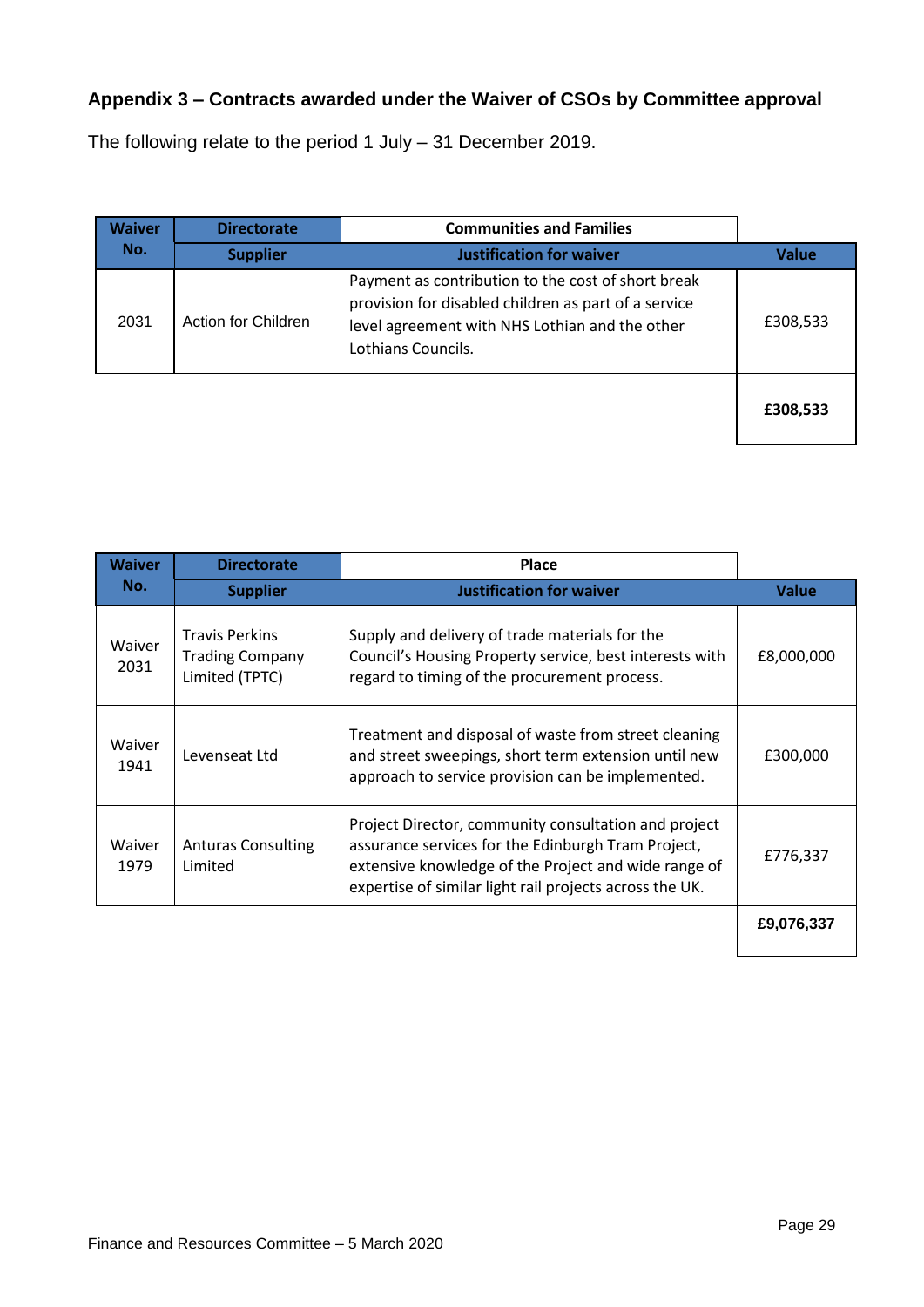#### **Appendix 4 – Procurement Programme – Anticipated Regulated Procurements Across the Council**

Note: the names of the projects are working titles only. The projects are at different stages of development and therefore subject to change.

| <b>Project / Requirement</b>                                                              | Services/<br>Goods/<br><b>Works</b><br>S/G/W | <b>Directorate</b> | Anticipated<br>Value (Range) | <b>Estimated</b><br>Award<br><b>Date</b> |
|-------------------------------------------------------------------------------------------|----------------------------------------------|--------------------|------------------------------|------------------------------------------|
| Fountainbridge Development                                                                | W                                            | Place              | £5m and above                | May 2020                                 |
| <b>Carers Services</b>                                                                    | S                                            | <b>HSC</b>         | £5m and above                | May 2020                                 |
| <b>Professional and Technical Services</b><br>Framework                                   | S                                            | Place              | £5m and above                | May 2020                                 |
| <b>Manned Security Guarding</b>                                                           | S                                            | Resources          | £5m and above                | May 2020                                 |
| <b>Janitorial Supplies</b>                                                                | G                                            | Resources          | £2m up to £5m                | May 2020                                 |
| <b>Adult Sensory Service</b>                                                              | S                                            | <b>HSC</b>         | £0.5m up to £2m              | May 2020                                 |
| <b>Housing Consultancy Services</b>                                                       | S                                            | Place              | £0.5m up to £2m              | May 2020                                 |
| Silverlea - Housing                                                                       | W                                            | Place              | £5m and above                | Aug 2020                                 |
| <b>Active Travel Programme</b>                                                            | S/W                                          | Place              | £5m and above                | Aug 2020                                 |
| Day Services for Older People                                                             | S                                            | <b>HSC</b>         | £5m and above                | Aug 2020                                 |
| <b>Managed Print Services</b>                                                             | S                                            | Resources          | £2m up to £5m                | Aug 2020                                 |
| <b>Housing Property Capital Framework</b>                                                 | W                                            | Place              | £5m and above                | Aug 2020                                 |
| <b>Residential Schools and Supported</b><br>Accommodation                                 | S                                            | C&F                | £5m and above                | Aug 2020                                 |
| <b>Fostering and Continuing Care</b><br>Framework                                         | S                                            | C&F                | £5m and above                | Aug 2020                                 |
| Housing Support with Care at Home                                                         | $\mathbb S$                                  | <b>HSC</b>         | £5m and above                | Oct 2020                                 |
| Asset Management - Service for<br>Repairs and Maintenance of Council<br><b>Facilities</b> | S/W                                          | Resources          | £5m and above                | Oct 2020                                 |
| <b>Contractor Works Framework</b>                                                         | W                                            | Resources          | £5m and above                | Nov 2020                                 |